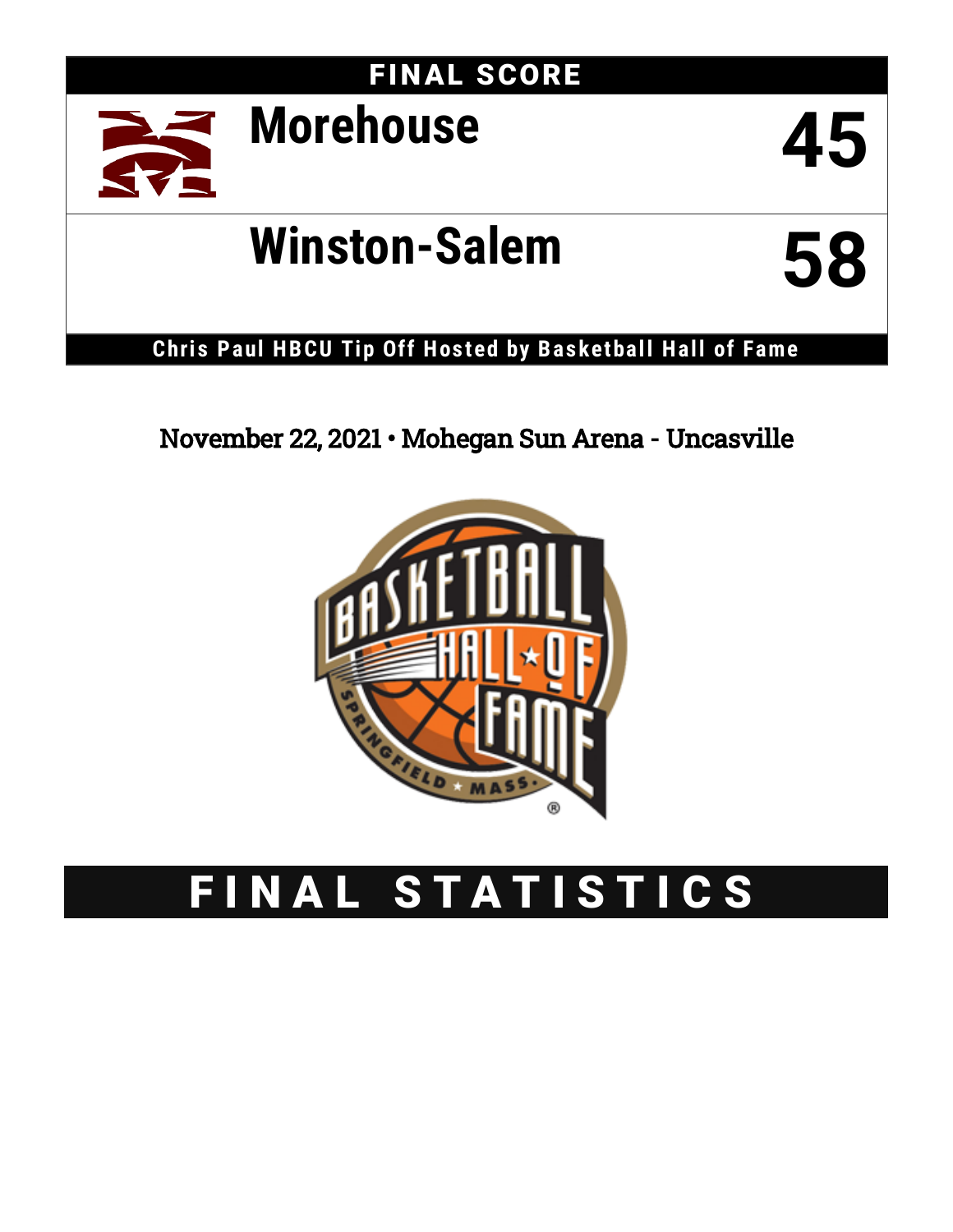#### **Official Box Score Morehouse vs Winston-Salem Game Totals -- Final Statistics November 22, 2021 at Mohegan Sun Arena - Uncasville**



#### **Morehouse 45**

| No. | Player                   | S  | Pts           | FG       | 3FG      | <b>FT</b> | <b>OR</b>      | <b>DR</b>    | TR           | PF             | A              | TO       | <b>Blk</b>   | Stl      | Min        | $+/-$        |
|-----|--------------------------|----|---------------|----------|----------|-----------|----------------|--------------|--------------|----------------|----------------|----------|--------------|----------|------------|--------------|
| 04  | STEWART, ELIJAH          | G  |               | $3-9$    | $1-2$    | $0-0$     | 2              | 2            | 4            | 2              | 0              |          | 0            |          | 29         | $-19$        |
| 05  | STERLING, JORDAN         | G  |               | $3-9$    | $1 - 4$  | $0 - 0$   | 0              | 2            | 2            |                | 0              | 2        | 0            | 2        | 19         | $-12$        |
| 20  | WHITE, ROBIN             | G  | 0             | $0 - 2$  | $0 - 1$  | $0 - 2$   | 0              | 2            | 2            |                |                | 0        |              | 0        | 11         | $-3$         |
| 21  | JOHNSON, D'AUNTE         | F. | 3             | $1 - 3$  | $0 - 0$  | $1 - 4$   | 3              | 4            | 7            | 0              | 2              | 4        | $\mathbf{0}$ | 0        | 21         | -8           |
| 22  | <b>RICHARDSON, KERRY</b> | F  | 8             | 4-6      | $0-0$    | $0-0$     | 0              | 2            | 2            | $\overline{2}$ | 0              | 2        |              | 0        | 16         | 0            |
| 01  | <b>GREER, JOSHUA</b>     | G  | 3             | $1 - 5$  | $0 - 0$  | $1 - 1$   | 0              | $\mathbf{0}$ | 0            | 2              | $\mathbf{0}$   | 0        |              | $\Omega$ | 9          | 0            |
| 03  | <b>STEWART, ANDREW</b>   | G  | 4             | $1 - 2$  | $0 - 0$  | $2 - 4$   | 0              | 3            | 3            | $\Omega$       | $\overline{2}$ | 0        | $\Omega$     | 1        | 20         | 1            |
| 12  | <b>OLIVER, TAVARES</b>   | G  | $\mathcal{P}$ | $1 - 7$  | $0 - 3$  | $0 - 0$   | 0              | $\mathbf{0}$ | $\mathbf{0}$ | 0              | 0              | $\Omega$ | $\Omega$     | $\Omega$ | 19         | $-1$         |
| 14  | <b>WYATT JR., HORACE</b> | F  | 0             | $0 - 0$  | $0 - 0$  | $0 - 0$   | 0              | $\mathbf{0}$ | 0            |                |                | 0        | 0            | 0        | 4          | $-2$         |
| 24  | LAMAR, CHRISTIAN         | G  | $\Omega$      | $0 - 1$  | $0 - 0$  | $0 - 0$   | $\overline{2}$ | $\mathbf{0}$ | 2            | 2              | 2              | $\Omega$ | $\Omega$     | 0        | 9          | 2            |
| 25  | <b>BREWER, XAVIER</b>    | F  | 0             | $0 - 2$  | $0 - 0$  | $0 - 0$   | 0              | 1            | 1            | 0              | 0              | 0        | 0            | 0        | 7          | -6           |
| 32  | NWAFOR, JOSH             | С  | $\Omega$      | $0 - 0$  | $0 - 0$  | $0 - 2$   | 1              | 1            | 2            | 2              | 0              | 0        | $\Omega$     | $\Omega$ | 2          | $-3$         |
| 33  | AKONOBI, OLISA           | С  | 6             | $2 - 7$  | $0 - 0$  | $2 - 2$   | 4              | 4            | 8            | 0              | 0              | 2        | 2            | 2        | 17         | -9           |
| 34  | <b>DECKER, AMAHN</b>     | F  | 3             | $1 - 6$  | $0 - 1$  | $1 - 1$   | 1              | 5            | 6            | 1              | 0              |          | $\Omega$     | $\Omega$ | 11         | $\mathbf{1}$ |
| 40  | <b>BENNETT, KALIN</b>    | С  | 2             | $1 - 3$  | $0 - 0$  | $0 - 0$   | 0              | 1            | 1            | 2              | $\Omega$       |          |              | 0        | 6          | $-6$         |
|     | <b>TEAM</b>              |    |               |          |          |           | 3              | 2            | 5            | 0              |                | 0        |              |          |            |              |
|     | <b>TOTALS</b>            |    |               | 45 18-62 | $2 - 11$ | $7 - 16$  | 16             | 29           | 45           | 16             | 8              | 13       | 6            | 6        | <b>200</b> |              |

| Game                                | 18-62     | $29.0\%$ | $2 - 11$ | 18.2% | $7-16$  | 43.8% |                                                           |
|-------------------------------------|-----------|----------|----------|-------|---------|-------|-----------------------------------------------------------|
| 2nd Half                            | $8-34$    | 24%      | $1 - 5$  | 20%   | 7-12    | 58%   | Largest lead: By 3 at 1st-17:49<br>Technical Fouls: None. |
| 1st Half                            | $10 - 28$ | 36%      | 1-6      | 17%   | $0 - 4$ | 00%   | Biagest Run: 6-0                                          |
| <b>Shooting By Period</b><br>Period | FG        | FG%      | 3FG      | 3FG%  | FT      | FT%   | Deadball Rebounds: 5,1<br>Last FG: 2nd-00:02              |

#### **Winston-Salem 58**

| No. | Plaver                 | S  | Pts           | FG       | 3FG      | FT      | 0R             | DR | TR | РF             | A        | TO | <b>B</b> lk | Stl      | Min | $+/-$        |
|-----|------------------------|----|---------------|----------|----------|---------|----------------|----|----|----------------|----------|----|-------------|----------|-----|--------------|
| 02  | PARKER, JAYLIN         | G  | 3             | $1 - 3$  | $1 - 3$  | $0 - 0$ | 0              |    |    | 0              |          | 0  | $\Omega$    | 0        | 19  | 8            |
| 03  | CAMPBELL, CAMERON      | G  | 12            | $4 - 12$ | 1-4      | $3 - 4$ | $\overline{2}$ | 5  |    | 2              |          |    | 0           | 2        | 30  | 12           |
| 11  | <b>HICKLIN, JON</b>    | G  | 11            | $5-9$    | $1 - 2$  | $0 - 2$ |                |    | 8  | 0              | 0        | 2  | 0           | 2        | 29  | $\mathbf{0}$ |
| 15  | COOKE, JAVONTE         | G  | 5             | $2 - 8$  | $0 - 4$  | $1 - 1$ | $\Omega$       | 4  | 4  | $\overline{2}$ | 0        | 3  | 0           |          | 24  | 10           |
| 32  | DIOP, CYRILLE          | F. | 8             | $3 - 8$  | $0 - 0$  | $2 - 2$ | 2              |    | 3  | 5              | 0        | 0  | 0           |          | 21  | 7            |
| 00  | TEEL , SAMAGE          | G  | 8             | $3 - 7$  | $1 - 3$  | $1 - 3$ | $\Omega$       | 2  | 2  | 0              | $\Omega$ | 0  | $\Omega$    | 0        | 17  | 2            |
| 05  | PERSON, ISAAC          | G  | 3             | 1-4      | $0 - 1$  | $1 - 2$ | 0              | 0  | 0  |                |          | 4  | 0           |          | 14  | 7            |
| 12  | FENNELL, XAVIER        | G  | 2             | $0 - 0$  | $0 - 0$  | $2 - 4$ | 1              |    | 2  | 0              |          | 0  | $\Omega$    | $\Omega$ | 16  | 6            |
| 21  | <b>JACKSON, SHAMON</b> | F  | 4             | $2 - 3$  | $0 - 0$  | $0 - 1$ | 2              | 3  | 5  | 2              | 0        | 0  | $\Omega$    | 0        | 10  | $\mathbf{0}$ |
| 23  | <b>MERLIN, RASHEEN</b> | F. | $\mathcal{P}$ | $1 - 1$  | $0 - 0$  | $0 - 0$ |                | 3  | 4  |                | 0        | 2  | $\Omega$    |          | 8   | 7            |
| 24  | <b>REED, ALEXANDER</b> | G  | 0             | $0 - 2$  | $0 - 1$  | $0 - 0$ | $\mathcal{P}$  | 3  | 5  | 2              | 2        | 0  |             |          | 13  | 6            |
|     | <b>TEAM</b>            |    |               |          |          |         |                | 2  | 3  | 0              |          | 0  |             |          |     |              |
|     | <b>TOTALS</b>          |    |               | 58 22-57 | $4 - 18$ | $10-19$ | 12             | 32 | 44 | 15             | 6        | 12 |             | 9        | 200 |              |

| Game                                | 22-57     | 38.6% | 4-18     | 22.2% | $10-19$ | 52.6% |
|-------------------------------------|-----------|-------|----------|-------|---------|-------|
| 2nd Half                            | $11 - 25$ | 44%   | $2 - 6$  | 33%   | 4-9     | 44%   |
| 1st Half                            | $11 - 32$ | 34%   | $2 - 12$ | 17%   | ჩ-10    | 60%   |
| <b>Shooting By Period</b><br>Period | FG        | FG%   | 3FG      | 3FG%  | FT      | FT%   |

*Deadball Rebounds:* 2,0 *Last FG:* 2nd-00:07 *Biggest Run:* 12-0 *Largest lead:* By 19 at 2nd-04:14 *Technical Fouls:* None.

| Game Notes:      |                                                   |  | <b>Score</b> | 1st | 2nd | тот |
|------------------|---------------------------------------------------|--|--------------|-----|-----|-----|
| Ba               | Officials: Juwann Williams, Sean Mahoney, Mamadou |  | <b>MOR</b>   |     |     | 45  |
| Attendance: 1961 |                                                   |  | WSU          | 30  | 28  | 58  |
|                  |                                                   |  |              |     |     |     |

Start Time: **06:32 PM ET** End Time: **08:26 PM ET** Game Duration: **1:54** Neutral Court;

**MOR led for 0:56. WSU led for 36:08. Game was tied for 2:57.** Times tied: **2** Lead Changes: **2**

| <b>Points</b>     | <b>MOR</b>     | <b>WSU</b>     |
|-------------------|----------------|----------------|
| In the Paint      | 18             | 32             |
| Off Turns         |                | 16             |
| 2nd Chance        | 12             | 13             |
| <b>Fast Break</b> | 8              |                |
| Bench             | 20             | 19             |
| Per Poss          | 0.682<br>22/66 | 0.906<br>28/64 |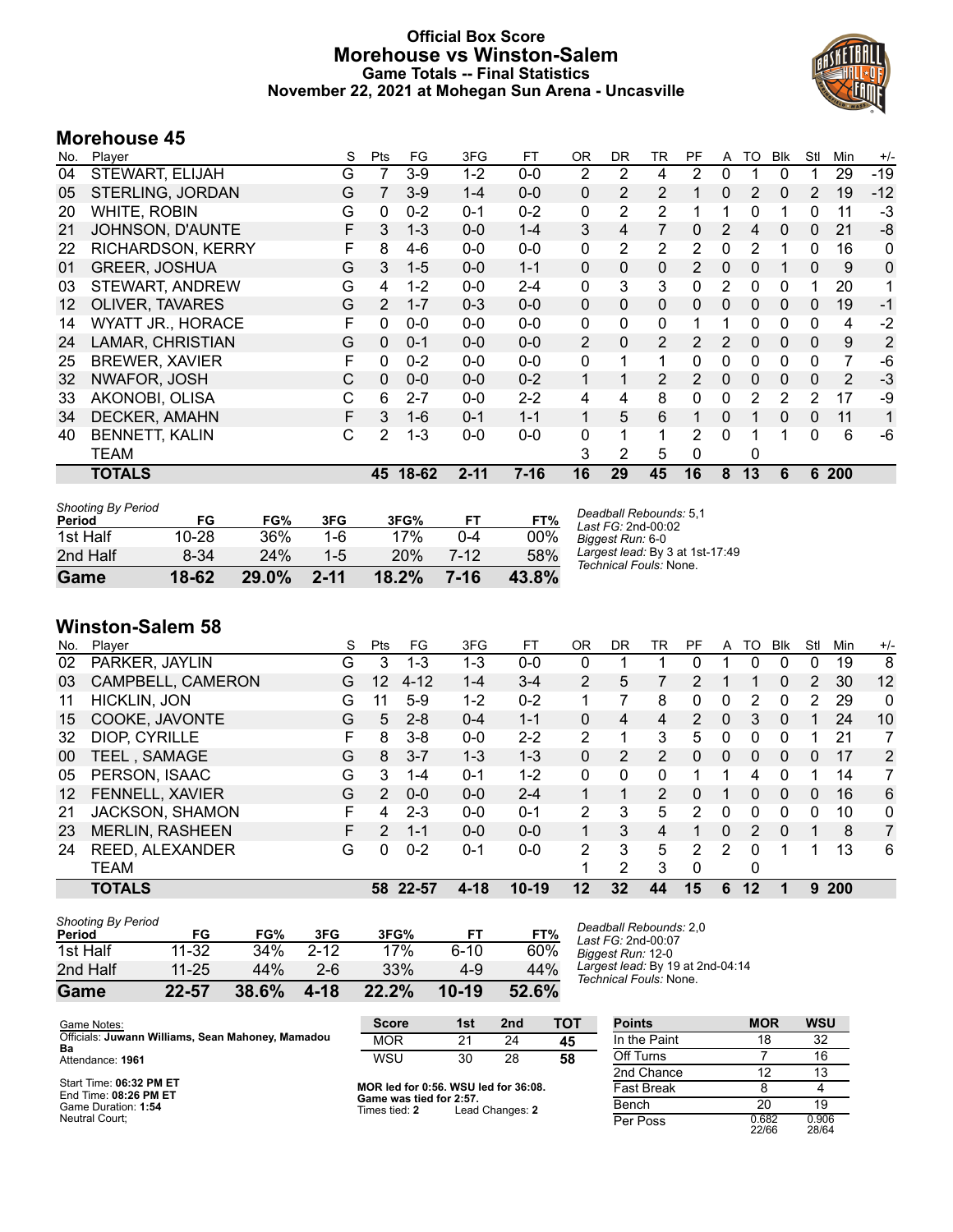#### **Official Box Score Morehouse vs Winston-Salem First Half Statistics Only November 22, 2021 at Mohegan Sun Arena - Uncasville**



#### **Morehouse 21**

| No. | Player                   | S | Pts           | FG       | 3FG     | <b>FT</b> | <b>OR</b>      | <b>DR</b>    | TR           | PF           | A        | <b>TO</b> | <b>Blk</b>   | Stl          | <b>Min</b>     | $+/-$ |
|-----|--------------------------|---|---------------|----------|---------|-----------|----------------|--------------|--------------|--------------|----------|-----------|--------------|--------------|----------------|-------|
| 04  | STEWART, ELIJAH          | G | 2             | $1 - 2$  | $0-0$   | $0-0$     |                | 2            | 3            | 2            | 0        | 0         | 0            | 0            | 13             | $-11$ |
| 05  | STERLING, JORDAN         | G | 5             | $2 - 5$  | $1 - 3$ | $0 - 0$   | 0              | 2            | 2            |              | 0        |           | $\Omega$     |              | 10             | $-7$  |
| 20  | WHITE, ROBIN             | G | 0             | $0 - 2$  | $0 - 1$ | $0 - 2$   | 0              | 2            | 2            |              |          | 0         |              | 0            | 11             | $-3$  |
| 21  | JOHNSON, D'AUNTE         | F | $\mathcal{P}$ | $1 - 1$  | $0 - 0$ | $0 - 2$   |                | 1            | 2            | 0            | 2        | 3         | $\mathbf{0}$ | 0            | 10             | $-2$  |
| 22  | <b>RICHARDSON, KERRY</b> | F | 4             | $2 - 3$  | $0 - 0$ | $0 - 0$   | 0              | 1            |              | 0            | 0        |           |              | 0            | 10             | 2     |
| 01  | <b>GREER, JOSHUA</b>     | G | $\mathbf{0}$  | $0 - 0$  | $0 - 0$ | $0 - 0$   | 0              | $\mathbf{0}$ | $\mathbf{0}$ | 0            | 0        | 0         | $\mathbf{0}$ | 0            | $\mathbf{0}$   | 0     |
| 03  | STEWART, ANDREW          | G | 0             | $0-0$    | $0-0$   | $0-0$     | 0              | 1            | 1            | 0            | 0        | 0         | $\mathbf{0}$ | 0            | 11             | 0     |
| 12  | <b>OLIVER, TAVARES</b>   | G | $\mathcal{P}$ | $1 - 5$  | $0 - 2$ | $0 - 0$   | 0              | $\mathbf{0}$ | $\mathbf{0}$ | 0            | 0        | 0         | 0            | $\Omega$     | $\overline{7}$ | $-2$  |
| 14  | <b>WYATT JR., HORACE</b> | F | $\Omega$      | $0 - 0$  | $0 - 0$ | $0-0$     | 0              | $\mathbf{0}$ | $\mathbf{0}$ |              |          | 0         | 0            | 0            | 4              | $-2$  |
| 24  | <b>LAMAR, CHRISTIAN</b>  | G | $\Omega$      | $0 - 0$  | $0 - 0$ | $0 - 0$   | $\Omega$       | $\mathbf{0}$ | $\mathbf{0}$ | $\mathbf{0}$ | 0        | 0         | $\mathbf{0}$ | $\Omega$     | $\mathbf{0}$   | 0     |
| 25  | <b>BREWER, XAVIER</b>    | F | 0             | $0 - 2$  | $0-0$   | $0-0$     | 0              | 1            | $\mathbf 1$  | 0            | 0        | 0         | $\mathbf{0}$ | $\mathbf{0}$ | $\overline{7}$ | -6    |
| 32  | NWAFOR, JOSH             | C | $\Omega$      | $0 - 0$  | $0 - 0$ | $0-0$     | 0              | $\mathbf{0}$ | $\mathbf{0}$ | 2            | $\Omega$ | 0         | $\Omega$     | $\Omega$     | 1              | $-3$  |
| 33  | AKONOBI, OLISA           | С | 4             | $2 - 4$  | $0-0$   | $0-0$     | $\overline{2}$ | 4            | 6            | $\mathbf{0}$ | 0        |           |              | 0            | 7              | $-4$  |
| 34  | <b>DECKER, AMAHN</b>     | F | $\Omega$      | $0 - 1$  | $0 - 0$ | $0 - 0$   | 0              | 1            | $\mathbf{1}$ | $\Omega$     | 0        | 0         | $\Omega$     | $\Omega$     | 4              | $-3$  |
| 40  | <b>BENNETT, KALIN</b>    | С | 2             | $1 - 3$  | $0-0$   | $0-0$     | 0              | 1            |              | 1.           | 0        | 0         |              | $\Omega$     | 4              | $-4$  |
|     | <b>TEAM</b>              |   |               |          |         |           |                | 0            |              | $\Omega$     |          | 0         |              |              |                |       |
|     | TOTALS                   |   |               | 21 10-28 | $1 - 6$ | $0 - 4$   | 5              | 16           | 21           | 8            | 4        | 6         | 4            | 1            | 100            |       |
|     |                          |   |               |          |         |           |                |              |              |              |          |           |              |              |                |       |

| <b>Shooting By Period</b><br>Period | FG        | FG%      | 3FG      | 3FG%     | FТ   | FT%   | Deadball Rebounds: 5,1<br>Last FG Half: MOR 2nd-00:02 |
|-------------------------------------|-----------|----------|----------|----------|------|-------|-------------------------------------------------------|
| 1st Half                            | $10 - 28$ | 36%      | 1-6      | 17%      |      | 00%   |                                                       |
| Game                                | 18-62     | $29.0\%$ | $2 - 11$ | $18.2\%$ | 7-16 | 43.8% |                                                       |

#### **Winston-Salem 30**

| No. | Player                 | S | <b>Pts</b>    | <b>FG</b> | 3FG      | <b>FT</b> | <b>OR</b>      | <b>DR</b> | <b>TR</b> | PF             | A            | TO       | <b>Blk</b> | Stl      | Min | $+/-$          |
|-----|------------------------|---|---------------|-----------|----------|-----------|----------------|-----------|-----------|----------------|--------------|----------|------------|----------|-----|----------------|
| 02  | PARKER, JAYLIN         | G | 0             | $0 - 2$   | $0 - 2$  | $0 - 0$   | 0              | 0         | 0         | 0              |              | 0        | 0          | 0        | 11  | 2              |
| 03  | CAMPBELL, CAMERON      | G | 9             | $3 - 7$   | $1 - 3$  | $2 - 2$   | $\overline{2}$ | 3         | 5         | 0              | $\mathbf{0}$ |          | 0          | 0        | 16  | $\overline{7}$ |
| 11  | <b>HICKLIN, JON</b>    | G | 7             | $3 - 5$   | $1 - 1$  | $0 - 0$   | 0              | 2         | 2         | 0              | 0            | 0        | 0          |          | 12  | $-2$           |
| 15  | COOKE, JAVONTE         | G | 5             | $2 - 7$   | $0 - 4$  | $1 - 1$   | $\mathbf{0}$   | 2         | 2         |                | $\mathbf{0}$ | 0        | 0          |          | 15  | 11             |
| 32  | DIOP, CYRILLE          | F | 2             | $1 - 3$   | $0 - 0$  | $0-0$     | 2              | 1         | 3         |                | 0            | 0        | 0          | 0        | 12  | 2              |
| 00  | TEEL, SAMAGE           | G | 0             | $0 - 2$   | $0 - 1$  | $0 - 0$   | $\Omega$       | 2         | 2         | 0              | $\Omega$     | 0        | $\Omega$   | 0        | 5   | 2              |
| 05  | PERSON, ISAAC          | G |               | $0 - 1$   | $0-0$    | $1 - 2$   | 0              | 0         | 0         |                | 0            | 2        | 0          | 0        | 8   | 7              |
| 12  | FENNELL, XAVIER        | G | $\mathcal{P}$ | $0 - 0$   | $0 - 0$  | $2 - 4$   | $\Omega$       | $\Omega$  | $\Omega$  | 0              | 1            | 0        | 0          | $\Omega$ | 6   | 7              |
| 21  | <b>JACKSON, SHAMON</b> | F | 4             | $2 - 3$   | $0 - 0$  | $0 - 1$   | 2              | 1         | 3         | $\overline{2}$ | 0            | 0        | 0          | 0        | 7   | 0              |
| 23  | <b>MERLIN, RASHEEN</b> | F | 0             | $0 - 0$   | $0 - 0$  | $0 - 0$   | $\Omega$       | 0         | 0         | 0              | $\Omega$     | $\Omega$ | $\Omega$   |          |     | $\overline{7}$ |
| 24  | REED, ALEXANDER        | G | 0             | $0 - 2$   | $0 - 1$  | $0 - 0$   | 1              | 3         | 4         | 0              | 1            | 0        | 0          |          | 6   | 2              |
|     | <b>TEAM</b>            |   |               |           |          |           |                | 1         | 2         | 0              |              | 0        |            |          |     |                |
|     | <b>TOTALS</b>          |   | 30            | $11 - 32$ | $2 - 12$ | $6 - 10$  | 8              | 15        | 23        | 5              | 3            | 3        | $\Omega$   | 4        | 100 |                |

| <b>Shooting By Period</b><br>Period | FG    | FG%   | 3FG      | 3FG%  |           | FT%   |
|-------------------------------------|-------|-------|----------|-------|-----------|-------|
| 1st Half                            | 11-32 | 34%   | $2 - 12$ | 17%   | ჩ-10      | 60%   |
| Game                                | 22-57 | 38.6% | 4-18     | 22.2% | $10 - 19$ | 52.6% |

*Deadball Rebounds:* 2,0 *Last FG Half:* WSU 2nd-00:07

| Game Notes:                                             | <b>Score</b> | 1st | 2 <sub>nd</sub> | TOT | <b>Points (This Period)</b> | <b>MOR</b>     | <b>WSU</b>     |
|---------------------------------------------------------|--------------|-----|-----------------|-----|-----------------------------|----------------|----------------|
| Officials: Juwann Williams, Sean Mahoney, Mamadou<br>Ba | <b>MOR</b>   | 21  | 24              | 45  | In the Paint                |                | 16             |
| Attendance: 1961                                        | WSU          | 30  | 28              | 58  | Off Turns                   |                | 12             |
|                                                         |              |     |                 |     | 2nd Chance                  |                |                |
| Start Time: 06:32 PM ET<br>End Time: 08:26 PM ET        |              |     |                 |     | <b>Fast Break</b>           |                |                |
| Game Duration: 1:54                                     |              |     |                 |     | Bench                       |                |                |
| Neutral Court:                                          |              |     |                 |     | Per Poss                    | 0.677<br>10/31 | 0.968<br>14/31 |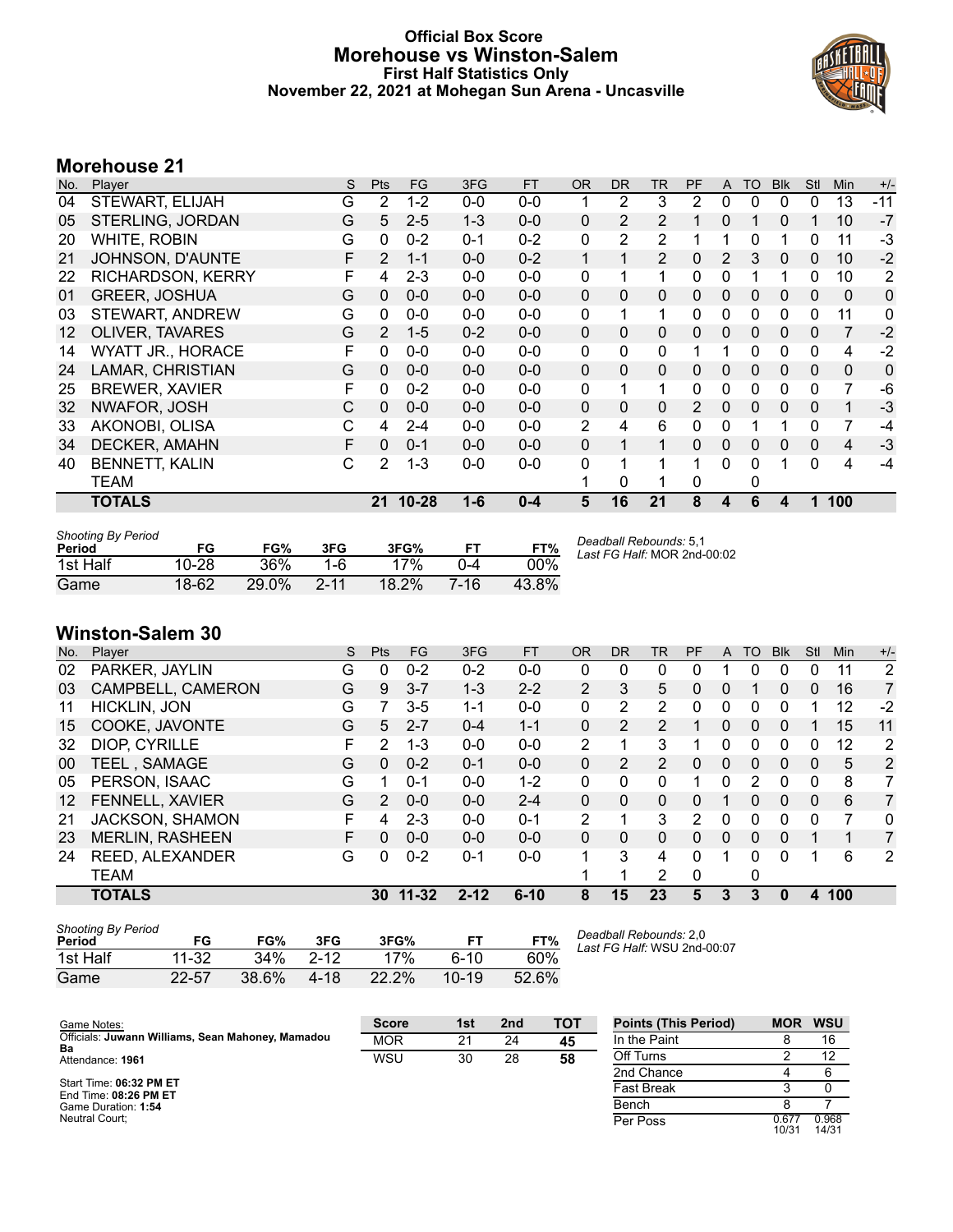#### **Official Play-By-Play Morehouse vs Winston-Salem First Half November 22, 2021 at Mohegan Sun Arena - Uncasville**



#### **Period 1**

<mark>Starters:</mark><br>Morehouse: 4 STEWART,ELIJAH (G); 20 WHITE,ROBIN (G); 21 JOHNSON,D'AUNTE (F); 22 RICHARDSON,KERRY (F); 5 STERLING,JORDAN (G);<br>**Winston-Salem**: 3 CAMPBELL,CAMERON (G); 11 HICKLIN,JON (G); 15 COOKE,JAVONTE (G); 2

| Time           | <b>VISITORS: Morehouse</b>                                           | <b>Score</b> | <b>Margin</b>  | <b>HOME: Winston-Salem</b>                                             |
|----------------|----------------------------------------------------------------------|--------------|----------------|------------------------------------------------------------------------|
| 19:44          |                                                                      |              |                | FOUL (PERSONAL) by DIOP, CYRILLE                                       |
| 19:44          | MISSED FT by JOHNSON, D'AUNTE                                        |              |                |                                                                        |
| 19:44          | REBOUND (OFF) by TEAM                                                |              |                |                                                                        |
| 19:44          | MISSED FT by JOHNSON, D'AUNTE                                        |              |                |                                                                        |
| 19:43          |                                                                      |              |                | REBOUND (DEF) by HICKLIN, JON                                          |
| 19:19          |                                                                      | $2 - 0$      | H <sub>2</sub> | GOOD! LAYUP by CAMPBELL, CAMERON [PNT]                                 |
| 18:58          | GOOD! JUMPER by STERLING, JORDAN                                     | $2 - 2$      | T              |                                                                        |
| 18:37          |                                                                      |              |                | MISSED JUMPER by DIOP, CYRILLE                                         |
| 18:33          | REBOUND (DEF) by STEWART, ELIJAH                                     |              |                |                                                                        |
| 18:19          | MISSED LAYUP by WHITE, ROBIN                                         |              |                |                                                                        |
| 18:16          |                                                                      |              |                | REBOUND (DEF) by COOKE, JAVONTE                                        |
| 17:57          |                                                                      |              |                | MISSED 3PTR by COOKE, JAVONTE                                          |
| 17:53<br>17:49 | REBOUND (DEF) by WHITE, ROBIN<br>GOOD! 3PTR by STERLING, JORDAN [FB] | $2 - 5$      | V <sub>3</sub> |                                                                        |
| 17:49          | ASSIST by WHITE, ROBIN                                               |              |                |                                                                        |
| 17:29          |                                                                      |              |                | MISSED LAYUP by HICKLIN, JON                                           |
| 17:29          | BLOCK by WHITE, ROBIN                                                |              |                |                                                                        |
| 17:24          | REBOUND (DEF) by STERLING, JORDAN                                    |              |                |                                                                        |
| 17:09          | TURNOVER (TRAVEL) by RICHARDSON, KERRY                               |              |                |                                                                        |
| 16:54          |                                                                      | $5-5$        | T              | GOOD! 3PTR by HICKLIN, JON                                             |
| 16:54          |                                                                      |              |                | ASSIST by PARKER, JAYLIN                                               |
| 16:33          | MISSED JUMPER by STERLING, JORDAN                                    |              |                |                                                                        |
| 16:29          |                                                                      |              |                | REBOUND (DEF) by CAMPBELL, CAMERON                                     |
| 16:25          |                                                                      |              |                | MISSED JUMPER by CAMPBELL, CAMERON                                     |
| 16:21          |                                                                      |              |                | REBOUND (OFF) by CAMPBELL, CAMERON                                     |
| 16:09          |                                                                      |              |                | MISSED 3PTR by CAMPBELL, CAMERON                                       |
| 16:03          | REBOUND (DEF) by STERLING, JORDAN                                    |              |                |                                                                        |
| 15:57          | MISSED 3PTR by STERLING, JORDAN                                      |              |                |                                                                        |
| 15:53          |                                                                      |              |                | REBOUND (DEF) by HICKLIN, JON                                          |
| 15:47          |                                                                      | $7 - 5$      | H <sub>2</sub> | GOOD! LAYUP by HICKLIN, JON [PNT]                                      |
| 15:27          | TURNOVER (LOSTBALL) by JOHNSON, D'AUNTE                              |              |                |                                                                        |
| 15:27          |                                                                      |              |                | STEAL by COOKE, JAVONTE                                                |
| 15:22          |                                                                      |              |                | MISSED LAYUP by COOKE, JAVONTE                                         |
| 15:22          | BLOCK by RICHARDSON, KERRY                                           |              |                |                                                                        |
| 15:17<br>15:00 | REBOUND (DEF) by WHITE, ROBIN                                        |              |                |                                                                        |
| 15:00          |                                                                      |              |                | FOUL (PERSONAL) by COOKE, JAVONTE                                      |
| 15:00          | SUB OUT: JOHNSON, D'AUNTE                                            |              |                |                                                                        |
| 15:00          | SUB OUT: RICHARDSON, KERRY                                           |              |                |                                                                        |
| 15:00          | SUB IN: NWAFOR, JOSH                                                 |              |                |                                                                        |
| 15:00          | SUB IN: DECKER, AMAHN                                                |              |                |                                                                        |
| 15:00          |                                                                      |              |                | SUB OUT: HICKLIN, JON                                                  |
| 15:00          |                                                                      |              |                | SUB OUT: DIOP, CYRILLE                                                 |
| 15:00          |                                                                      |              |                | SUB IN: FENNELL, XAVIER                                                |
| 15:00          |                                                                      |              |                | SUB IN: JACKSON, SHAMON                                                |
| 15:00          | MISSED FT by WHITE, ROBIN                                            |              |                |                                                                        |
| 15:00          | REBOUND (OFF) by TEAM                                                |              |                |                                                                        |
| 15:00          | MISSED FT by WHITE, ROBIN                                            |              |                |                                                                        |
| 14:59          |                                                                      |              |                | REBOUND (DEF) by CAMPBELL, CAMERON                                     |
| 14:43          | FOUL (PERSONAL) by NWAFOR, JOSH                                      |              |                |                                                                        |
| 14:43          |                                                                      |              |                | MISSED FT by FENNELL, XAVIER                                           |
| 14:43          |                                                                      |              |                | REBOUND (OFF) by TEAM                                                  |
| 14:43          |                                                                      |              |                | SUB OUT: PARKER, JAYLIN                                                |
| 14:43          |                                                                      |              |                | SUB IN: PERSON, ISAAC                                                  |
| 14:43          |                                                                      | $8 - 5$      | H <sub>3</sub> | GOOD! FT by FENNELL, XAVIER                                            |
| 14:33          | MISSED JUMPER by STEWART, ELIJAH                                     |              |                |                                                                        |
| 14:29          | REBOUND (OFF) by STEWART, ELIJAH                                     |              |                |                                                                        |
| 14:23          | MISSED 3PTR by STERLING, JORDAN                                      |              |                |                                                                        |
| 14:18<br>14:12 |                                                                      |              |                | REBOUND (DEF) by COOKE, JAVONTE<br>TURNOVER (BADPASS) by PERSON, ISAAC |
| 14:12          | STEAL by STERLING, JORDAN                                            |              |                |                                                                        |
| 14:06          | TURNOVER (LOSTBALL) by STERLING, JORDAN                              |              |                |                                                                        |
| 14:06          | SUB OUT: WHITE, ROBIN                                                |              |                |                                                                        |
| 14:06          |                                                                      |              |                |                                                                        |
|                | SUB IN: OLIVER, TAVARES                                              |              |                |                                                                        |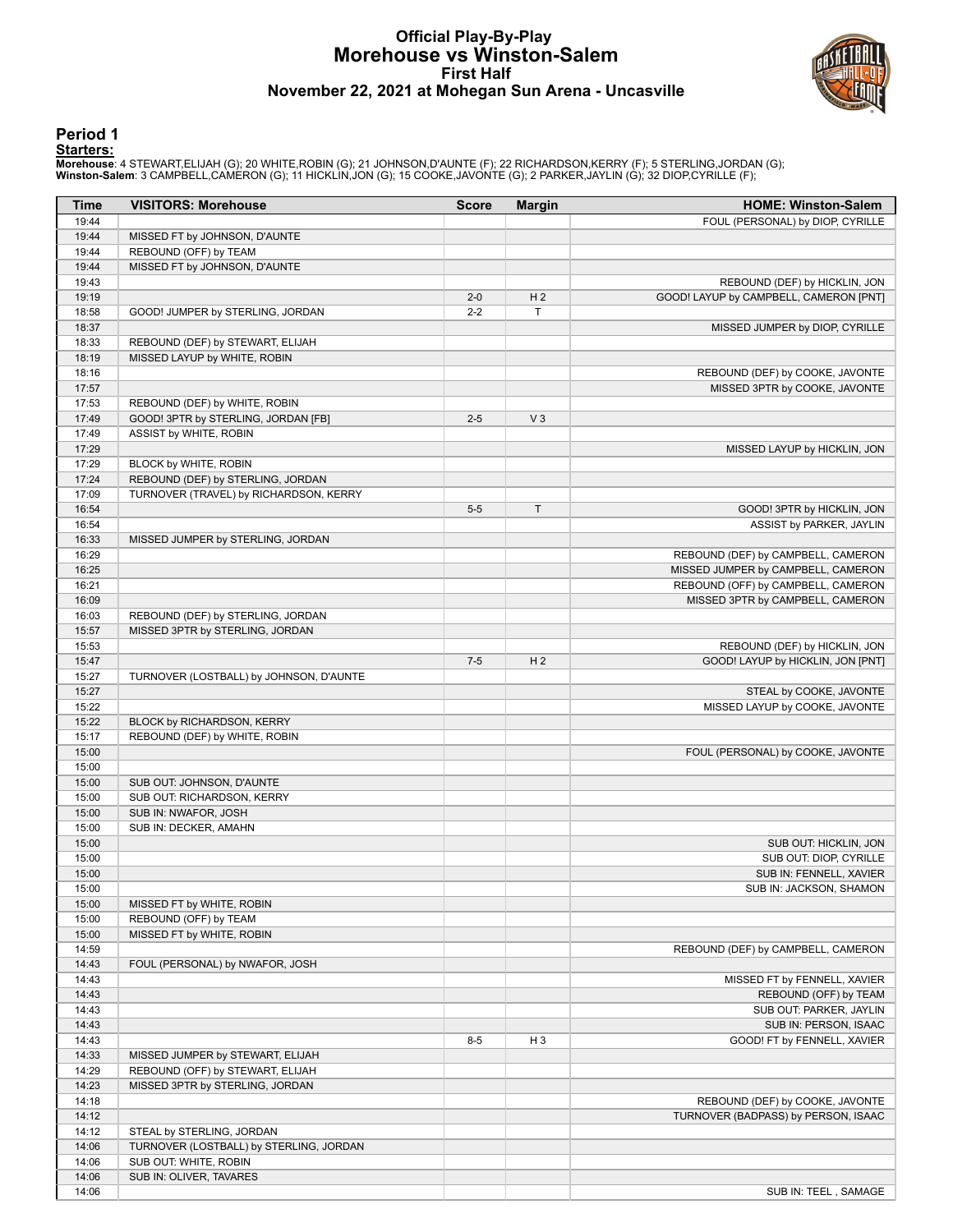| Time           | <b>VISITORS: Morehouse</b>                                              | <b>Score</b> | <b>Margin</b>  | <b>HOME: Winston-Salem</b>                                           |
|----------------|-------------------------------------------------------------------------|--------------|----------------|----------------------------------------------------------------------|
| 14:06          |                                                                         |              |                | SUB OUT: CAMPBELL, CAMERON                                           |
| 13:42          |                                                                         | $10-5$       | H <sub>5</sub> | GOOD! JUMPER by JACKSON, SHAMON                                      |
| 13:42<br>13:42 | FOUL (PERSONAL) by NWAFOR, JOSH                                         |              |                | ASSIST by FENNELL, XAVIER                                            |
| 13:42          | SUB OUT: NWAFOR, JOSH                                                   |              |                |                                                                      |
| 13:42          | SUB IN: AKONOBI, OLISA                                                  |              |                |                                                                      |
| 13:42          |                                                                         |              |                | SUB OUT: PERSON, ISAAC                                               |
| 13:42          |                                                                         |              |                | SUB IN: CAMPBELL, CAMERON                                            |
| 13:41          |                                                                         |              |                | MISSED FT by JACKSON, SHAMON                                         |
| 13:39<br>13:24 | REBOUND (DEF) by DECKER, AMAHN<br>MISSED JUMPER by AKONOBI, OLISA       |              |                |                                                                      |
| 13:21          |                                                                         |              |                | REBOUND (DEF) by TEEL, SAMAGE                                        |
| 13:01          |                                                                         |              |                | MISSED 3PTR by COOKE, JAVONTE                                        |
| 12:56          |                                                                         |              |                | REBOUND (OFF) by JACKSON, SHAMON                                     |
| 12:41          |                                                                         |              |                | SUB OUT: CAMPBELL, CAMERON                                           |
| 12:41          |                                                                         |              |                | SUB IN: PERSON, ISAAC                                                |
| 12:41<br>12:41 |                                                                         |              |                | FOUL (OFF) by PERSON, ISAAC<br>TURNOVER (OFFENSIVE) by PERSON, ISAAC |
| 12:41          | SUB OUT: STEWART, ELIJAH                                                |              |                |                                                                      |
| 12:41          | SUB IN: STEWART, ANDREW                                                 |              |                |                                                                      |
| 12:41          |                                                                         |              |                | SUB OUT: COOKE, JAVONTE                                              |
| 12:41          |                                                                         |              |                | SUB IN: HICKLIN, JON                                                 |
| 12:26          | GOOD! JUMPER by OLIVER, TAVARES                                         | $10 - 7$     | $H_3$          |                                                                      |
| 12:11<br>12:11 | FOUL (PERSONAL) by STERLING, JORDAN                                     |              |                |                                                                      |
| 12:11          | SUB OUT: STERLING, JORDAN<br>SUB IN: BREWER, XAVIER                     |              |                |                                                                      |
| 12:09          |                                                                         |              |                | MISSED JUMPER by HICKLIN, JON                                        |
| 12:06          | REBOUND (DEF) by AKONOBI, OLISA                                         |              |                |                                                                      |
| 12:01          | MISSED JUMPER by DECKER, AMAHN                                          |              |                |                                                                      |
| 11:57          |                                                                         |              |                | REBOUND (DEF) by TEEL, SAMAGE                                        |
| 11:54          |                                                                         |              |                | MISSED LAYUP by TEEL, SAMAGE                                         |
| 11:50<br>11:31 | REBOUND (DEF) by AKONOBI, OLISA<br>MISSED JUMPER by AKONOBI, OLISA      |              |                |                                                                      |
| 11:27          |                                                                         |              |                | REBOUND (DEF) by JACKSON, SHAMON                                     |
| 11:21          |                                                                         | $12 - 7$     | H <sub>5</sub> | GOOD! LAYUP by HICKLIN, JON [PNT]                                    |
| 10:51          | MISSED JUMPER by OLIVER, TAVARES                                        |              |                |                                                                      |
| 10:49          | REBOUND (OFF) by TEAM                                                   |              |                |                                                                      |
| 10:49          |                                                                         |              |                |                                                                      |
| 10:49<br>10:49 | SUB OUT: DECKER, AMAHN<br>SUB IN: RICHARDSON, KERRY                     |              |                |                                                                      |
| 10:49          |                                                                         |              |                | SUB OUT: FENNELL, XAVIER                                             |
| 10:49          |                                                                         |              |                | SUB IN: REED, ALEXANDER                                              |
| 10:35          | GOOD! JUMPER by RICHARDSON, KERRY                                       | $12-9$       | $H_3$          |                                                                      |
| 10:14          |                                                                         |              |                | MISSED LAYUP by JACKSON, SHAMON                                      |
| 10:14          | BLOCK by AKONOBI, OLISA<br>REBOUND (DEF) by AKONOBI, OLISA              |              |                |                                                                      |
| 10:10<br>09:53 | MISSED JUMPER by BREWER, XAVIER                                         |              |                |                                                                      |
| 09:49          | REBOUND (OFF) by AKONOBI, OLISA                                         |              |                |                                                                      |
| 09:47          | TURNOVER (LOSTBALL) by AKONOBI, OLISA                                   |              |                |                                                                      |
| 09:47          |                                                                         |              |                | STEAL by REED, ALEXANDER                                             |
| 09:40          |                                                                         |              |                | MISSED LAYUP by PERSON, ISAAC                                        |
| 09:30          |                                                                         |              |                | REBOUND (OFF) by JACKSON, SHAMON                                     |
| 09:30<br>09:19 | MISSED JUMPER by OLIVER, TAVARES                                        | $14-9$       | H <sub>5</sub> | GOOD! LAYUP by JACKSON, SHAMON                                       |
| 09:14          |                                                                         |              |                | REBOUND (DEF) by REED, ALEXANDER                                     |
| 09:04          |                                                                         |              |                | MISSED 3PTR by TEEL, SAMAGE                                          |
| 09:00          | REBOUND (DEF) by BREWER, XAVIER                                         |              |                |                                                                      |
| 08:53          | MISSED 3PTR by OLIVER, TAVARES                                          |              |                |                                                                      |
| 08:49          | REBOUND (OFF) by AKONOBI, OLISA                                         |              |                |                                                                      |
| 08:49<br>08:49 | SUB OUT: RICHARDSON, KERRY                                              |              |                | FOUL (PERSONAL) by JACKSON, SHAMON                                   |
| 08:49          | SUB OUT: AKONOBI, OLISA                                                 |              |                |                                                                      |
| 08:49          | SUB IN: WYATT JR., HORACE                                               |              |                |                                                                      |
| 08:49          | SUB IN: BENNETT, KALIN                                                  |              |                |                                                                      |
| 08:49          |                                                                         |              |                | SUB OUT: TEEL, SAMAGE                                                |
| 08:49          |                                                                         |              |                | SUB OUT: JACKSON, SHAMON                                             |
| 08:49          |                                                                         |              |                | SUB IN: CAMPBELL, CAMERON                                            |
| 08:49<br>08:46 | MISSED JUMPER by BREWER, XAVIER                                         |              |                | SUB IN: DIOP, CYRILLE                                                |
| 08:43          |                                                                         |              |                | REBOUND (DEF) by REED, ALEXANDER                                     |
| 08:31          |                                                                         |              |                | MISSED LAYUP by DIOP, CYRILLE                                        |
| 08:31          | BLOCK by BENNETT, KALIN                                                 |              |                |                                                                      |
| 08:31          |                                                                         |              |                | REBOUND (OFF) by TEAM                                                |
| 08:26          |                                                                         |              |                | MISSED 3PTR by REED, ALEXANDER                                       |
| 08:21<br>08:06 | REBOUND (DEF) by BENNETT, KALIN<br>GOOD! JUMPER by BENNETT, KALIN [PNT] | $14 - 11$    | H <sub>3</sub> |                                                                      |
|                |                                                                         |              |                |                                                                      |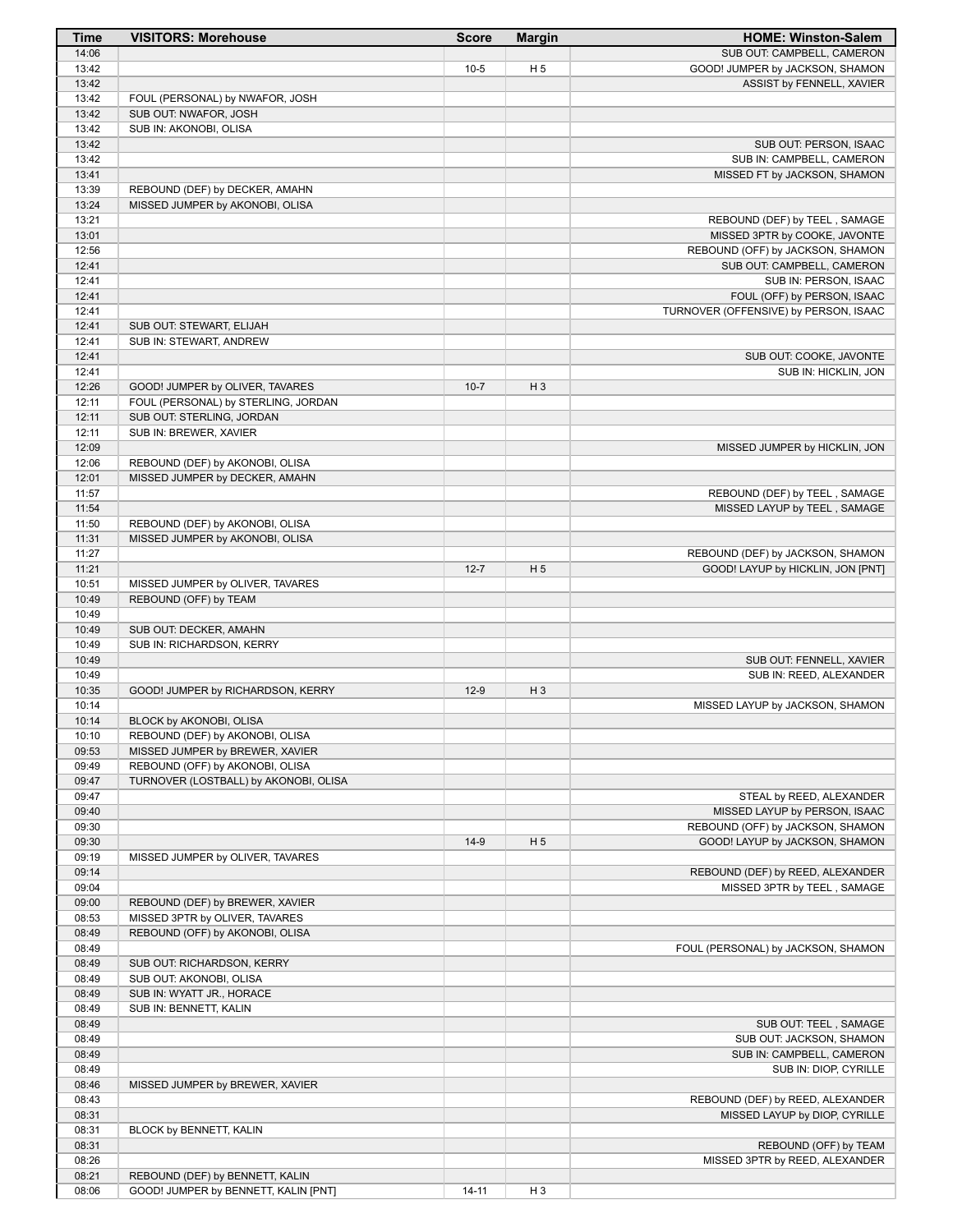| Time           | <b>VISITORS: Morehouse</b>                                         | <b>Score</b> | <b>Margin</b>  | <b>HOME: Winston-Salem</b>                      |
|----------------|--------------------------------------------------------------------|--------------|----------------|-------------------------------------------------|
| 08:06          | ASSIST by WYATT JR., HORACE                                        |              |                |                                                 |
| 07:41          | FOUL (PERSONAL) by BENNETT, KALIN                                  |              |                |                                                 |
| 07:41          |                                                                    |              |                |                                                 |
| 07:41<br>07:41 |                                                                    |              |                | SUB OUT: HICKLIN, JON<br>SUB IN: COOKE, JAVONTE |
| 07:34          | FOUL (PERSONAL) by WYATT JR., HORACE                               |              |                |                                                 |
| 07:34          |                                                                    | $15 - 11$    | H4             | GOOD! FT by CAMPBELL, CAMERON                   |
| 07:34          |                                                                    |              |                | SUB OUT: PERSON, ISAAC                          |
| 07:34          |                                                                    |              |                | SUB IN: PARKER, JAYLIN                          |
| 07:34          |                                                                    | $16-11$      | H <sub>5</sub> | GOOD! FT by CAMPBELL, CAMERON                   |
| 07:13          | MISSED JUMPER by BENNETT, KALIN                                    |              |                |                                                 |
| 07:10          |                                                                    |              |                | REBOUND (DEF) by DIOP, CYRILLE                  |
| 07:03<br>07:00 |                                                                    |              |                | MISSED 3PTR by COOKE, JAVONTE                   |
| 06:56          | REBOUND (DEF) by STEWART, ANDREW<br>MISSED 3PTR by OLIVER, TAVARES |              |                |                                                 |
| 06:53          |                                                                    |              |                | REBOUND (DEF) by TEAM                           |
| 06:53          | SUB OUT: OLIVER, TAVARES                                           |              |                |                                                 |
| 06:53          | SUB IN: STEWART, ELIJAH                                            |              |                |                                                 |
| 06:33          |                                                                    |              |                | MISSED 3PTR by CAMPBELL, CAMERON                |
| 06:29          |                                                                    |              |                | REBOUND (OFF) by REED, ALEXANDER                |
| 06:28          |                                                                    | $18 - 11$    | H 7            | GOOD! LAYUP by DIOP, CYRILLE [PNT]              |
| 06:28<br>06:11 | MISSED JUMPER by BENNETT, KALIN                                    |              |                | ASSIST by REED, ALEXANDER                       |
| 06:08          |                                                                    |              |                | REBOUND (DEF) by REED, ALEXANDER                |
| 05:40          |                                                                    |              |                | MISSED 3PTR by PARKER, JAYLIN                   |
| 05:34          |                                                                    |              |                | REBOUND (OFF) by DIOP, CYRILLE                  |
| 05:14          |                                                                    |              |                | MISSED LAYUP by REED, ALEXANDER                 |
| 05:09          |                                                                    |              |                | REBOUND (OFF) by CAMPBELL, CAMERON              |
| 05:07          |                                                                    | $20 - 11$    | H9             | GOOD! LAYUP by CAMPBELL, CAMERON [PNT]          |
| 05:07          | <b>TIMEOUT 30SEC</b>                                               |              |                |                                                 |
| 05:07<br>05:07 | SUB OUT: BREWER, XAVIER                                            |              |                |                                                 |
| 05:07          | SUB OUT: BENNETT, KALIN<br>SUB IN: WHITE, ROBIN                    |              |                |                                                 |
| 05:07          | SUB IN: JOHNSON, D'AUNTE                                           |              |                |                                                 |
| 05:07          | SUB IN: RICHARDSON, KERRY                                          |              |                |                                                 |
| 05:07          | SUB OUT: STEWART, ELIJAH                                           |              |                |                                                 |
| 04:48          | GOOD! JUMPER by RICHARDSON, KERRY                                  | $20-13$      | H 7            |                                                 |
| 04:24          |                                                                    |              |                | TURNOVER (LOSTBALL) by CAMPBELL, CAMERON        |
| 04:24          |                                                                    |              |                | SUB OUT: REED, ALEXANDER                        |
| 04:24<br>04:24 |                                                                    |              |                | SUB IN: HICKLIN, JON                            |
| 04:24          | SUB OUT: WYATT JR., HORACE<br>SUB IN: STEWART, ELIJAH              |              |                |                                                 |
| 04:06          | TURNOVER (LOSTBALL) by JOHNSON, D'AUNTE                            |              |                |                                                 |
| 04:06          |                                                                    |              |                | STEAL by HICKLIN, JON                           |
| 03:50          |                                                                    | $22 - 13$    | H9             | GOOD! JUMPER by COOKE, JAVONTE [PNT]            |
| 03:27          | MISSED JUMPER by RICHARDSON, KERRY                                 |              |                |                                                 |
| 03:22          | REBOUND (OFF) by JOHNSON, D'AUNTE                                  |              |                |                                                 |
| 03:22          | GOOD! LAYUP by JOHNSON, D'AUNTE                                    | $22 - 15$    | H 7            |                                                 |
| 02:58<br>02:52 | REBOUND (DEF) by RICHARDSON, KERRY                                 |              |                | MISSED JUMPER by CAMPBELL, CAMERON              |
| 02:47          | GOOD! LAYUP by STEWART, ELIJAH                                     | $22 - 17$    | H <sub>5</sub> |                                                 |
| 02:22          |                                                                    |              |                | MISSED 3PTR by COOKE, JAVONTE                   |
| 02:16          |                                                                    |              |                | REBOUND (OFF) by DIOP, CYRILLE                  |
| 02:06          |                                                                    |              |                |                                                 |
| 02:06          | SUB OUT: STEWART, ANDREW                                           |              |                |                                                 |
| 02:06          | SUB OUT: RICHARDSON, KERRY                                         |              |                |                                                 |
| 02:06          | SUB IN: STERLING, JORDAN                                           |              |                |                                                 |
| 02:06<br>02:06 | SUB IN: AKONOBI, OLISA                                             |              |                |                                                 |
| 02:06          |                                                                    |              |                | SUB OUT: DIOP, CYRILLE<br>SUB OUT: HICKLIN, JON |
| 02:06          |                                                                    |              |                | SUB IN: FENNELL, XAVIER                         |
| 02:06          |                                                                    |              |                | SUB IN: JACKSON, SHAMON                         |
| 02:04          |                                                                    |              |                | MISSED 3PTR by PARKER, JAYLIN                   |
| 02:01          | REBOUND (DEF) by STEWART, ELIJAH                                   |              |                |                                                 |
| 02:01          |                                                                    |              |                | FOUL (PERSONAL) by JACKSON, SHAMON              |
| 01:44          | GOOD! DUNK by AKONOBI, OLISA                                       | 22-19        | H <sub>3</sub> |                                                 |
| 01:44<br>01:26 | ASSIST by JOHNSON, D'AUNTE<br>FOUL (PERSONAL) by WHITE, ROBIN      |              |                |                                                 |
| 01:26          |                                                                    | 23-19        | H4             | GOOD! FT by FENNELL, XAVIER                     |
| 01:26          |                                                                    |              |                | SUB OUT: PARKER, JAYLIN                         |
| 01:26          |                                                                    |              |                | SUB IN: PERSON, ISAAC                           |
| 01:26          |                                                                    |              |                | MISSED FT by FENNELL, XAVIER                    |
| 01:25          | REBOUND (DEF) by AKONOBI, OLISA                                    |              |                |                                                 |
| 01:08          | GOOD! JUMPER by AKONOBI, OLISA                                     | $23 - 21$    | H <sub>2</sub> |                                                 |
| 01:08          | ASSIST by JOHNSON, D'AUNTE                                         |              |                |                                                 |
| 00:57          | FOUL (PERSONAL) by STEWART, ELIJAH                                 |              |                |                                                 |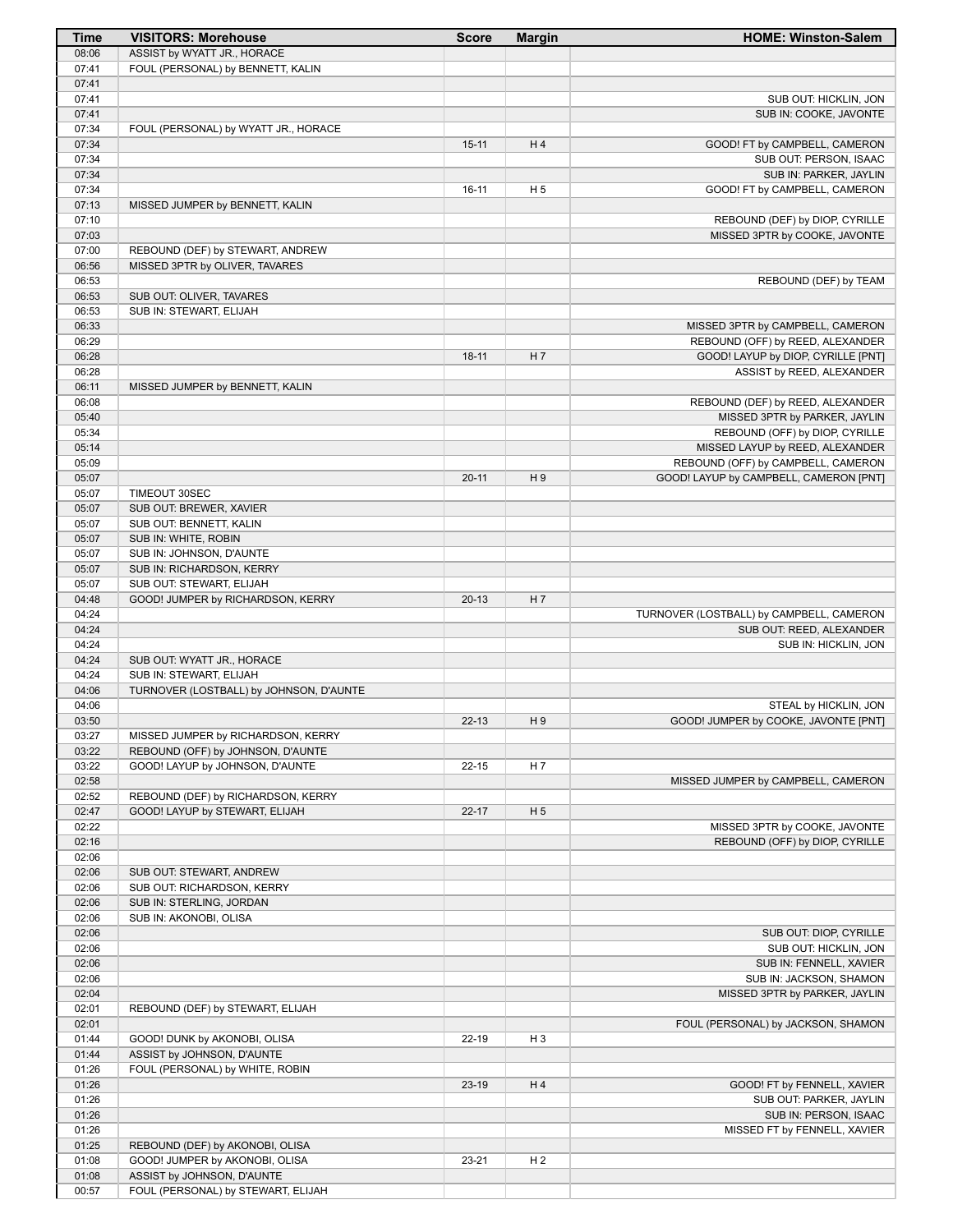| <b>Time</b> | <b>VISITORS: Morehouse</b>             | <b>Score</b> | <b>Margin</b>  | <b>HOME: Winston-Salem</b>          |
|-------------|----------------------------------------|--------------|----------------|-------------------------------------|
| 00:57       |                                        |              |                | SUB OUT: JACKSON, SHAMON            |
| 00:57       |                                        |              |                | SUB IN: MERLIN, RASHEEN             |
| 00:57       |                                        | $24 - 21$    | $H_3$          | GOOD! FT by PERSON, ISAAC           |
| 00:57       |                                        |              |                | MISSED FT by PERSON, ISAAC          |
| 00:55       | REBOUND (DEF) by JOHNSON, D'AUNTE      |              |                |                                     |
| 00:44       | TURNOVER (BADPASS) by JOHNSON, D'AUNTE |              |                |                                     |
| 00:44       |                                        |              |                | STEAL by MERLIN, RASHEEN            |
| 00:30       |                                        | $26 - 21$    | H <sub>5</sub> | GOOD! LAYUP by COOKE, JAVONTE [PNT] |
| 00:30       | FOUL (PERSONAL) by STEWART, ELIJAH     |              |                |                                     |
| 00:30       |                                        | $27 - 21$    | H <sub>6</sub> | GOOD! FT by COOKE, JAVONTE          |
| 00:11       | MISSED 3PTR by WHITE, ROBIN            |              |                |                                     |
| 00:06       |                                        |              |                | REBOUND (DEF) by CAMPBELL, CAMERON  |
| 00:02       |                                        | $30 - 21$    | H <sub>9</sub> | GOOD! 3PTR by CAMPBELL, CAMERON     |

#### **Morehouse 21, Winston-Salem 30**

| <b>Points (This Period)</b> | <b>MOR</b>     | <b>WSU</b>     |
|-----------------------------|----------------|----------------|
| In the Paint                |                | 16             |
| Off Turns                   |                | 12             |
| 2nd Chance                  |                |                |
| <b>Fast Break</b>           |                |                |
| Bench                       |                |                |
| Per Poss                    | 0.677<br>10/31 | 0.968<br>14/31 |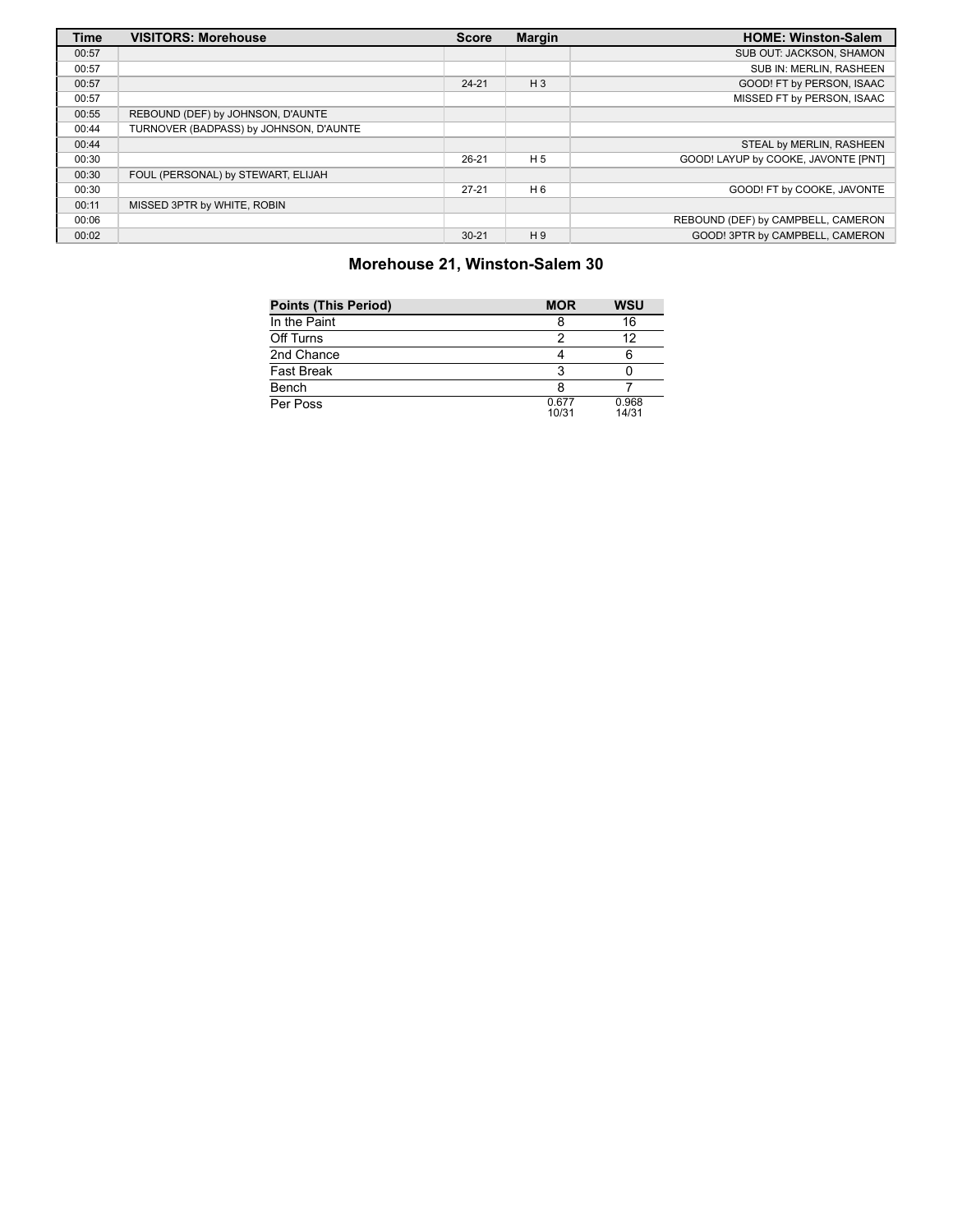#### **Official Box Score Morehouse vs Winston-Salem Second Half Statistics Only November 22, 2021 at Mohegan Sun Arena - Uncasville**



#### **Morehouse 24**

| No. | Player                   | S | <b>Pts</b>     | <b>FG</b> | 3FG     | <b>FT</b> | <b>OR</b>      | <b>DR</b>    | <b>TR</b>      | PF           | $\mathsf{A}$ | <b>TO</b>    | <b>Blk</b>   | Stl          | Min            | $+/-$ |
|-----|--------------------------|---|----------------|-----------|---------|-----------|----------------|--------------|----------------|--------------|--------------|--------------|--------------|--------------|----------------|-------|
| 04  | STEWART, ELIJAH          | G | 5              | $2 - 7$   | $1 - 2$ | $0-0$     |                | 0            |                | 0            | 0            |              | 0            |              | 16             | -8    |
| 05  | STERLING, JORDAN         | G | $\overline{2}$ | $1 - 4$   | $0 - 1$ | $0 - 0$   | 0              | 0            | $\mathbf 0$    | 0            | 0            |              | 0            |              | 9              | $-5$  |
| 20  | WHITE, ROBIN             | G | 0              | $0-0$     | $0-0$   | $0-0$     | 0              | 0            | 0              | 0            | 0            | 0            | 0            | 0            | 0              | 0     |
| 21  | JOHNSON, D'AUNTE         | F |                | $0 - 2$   | $0 - 0$ | $1 - 2$   | 2              | 3            | 5              | 0            | 0            |              | $\mathbf{0}$ | $\Omega$     | 11             | $-6$  |
| 22  | RICHARDSON, KERRY        | F | 4              | $2 - 3$   | $0 - 0$ | $0 - 0$   | 0              | 1            | 1              | 2            | 0            |              | 0            | 0            | 6              | $-2$  |
| 01  | <b>GREER, JOSHUA</b>     | G | 3              | $1 - 5$   | $0 - 0$ | $1 - 1$   | 0              | 0            | $\mathbf{0}$   | 2            | 0            | 0            |              | $\Omega$     | 9              | 0     |
| 03  | STEWART, ANDREW          | G | 4              | $1 - 2$   | $0-0$   | $2 - 4$   | 0              | 2            | $\overline{2}$ | $\Omega$     | 2            | 0            | 0            | 1            | 10             | 1     |
| 12  | <b>OLIVER, TAVARES</b>   | G | $\Omega$       | $0 - 2$   | $0 - 1$ | $0 - 0$   | 0              | $\mathbf{0}$ | $\Omega$       | $\mathbf{0}$ | $\Omega$     | 0            | $\mathbf{0}$ | $\mathbf{0}$ | 11             | 1     |
| 14  | <b>WYATT JR., HORACE</b> | F | $\Omega$       | $0 - 0$   | $0-0$   | $0-0$     | 0              | $\mathbf{0}$ | $\mathbf{0}$   | $\Omega$     | 0            | 0            | 0            | 0            | 0              | 0     |
| 24  | LAMAR, CHRISTIAN         | G | $\Omega$       | $0 - 1$   | $0-0$   | $0 - 0$   | $\overline{2}$ | $\mathbf{0}$ | 2              | 2            | 2            | $\mathbf{0}$ | $\Omega$     | $\Omega$     | 9              | 2     |
| 25  | <b>BREWER, XAVIER</b>    | F | 0              | $0 - 0$   | $0-0$   | $0-0$     | 0              | $\mathbf{0}$ | $\mathbf{0}$   | $\Omega$     | 0            | 0            | $\Omega$     | 0            | 0              | 0     |
| 32  | NWAFOR, JOSH             | С | $\Omega$       | $0 - 0$   | $0 - 0$ | $0 - 2$   | $\mathbf 1$    | 1            | $\overline{2}$ | $\Omega$     | 0            | $\Omega$     | $\Omega$     | $\mathbf{0}$ | $\Omega$       | 0     |
| 33  | AKONOBI, OLISA           | С | 2              | $0 - 3$   | $0-0$   | $2 - 2$   | 2              | $\mathbf{0}$ | $\overline{2}$ | 0            | 0            |              |              | 2            | 10             | $-1$  |
| 34  | DECKER, AMAHN            | F | 3              | $1 - 5$   | $0 - 1$ | $1 - 1$   | 1              | 4            | 5              | 1            | 0            |              | 0            | $\Omega$     | $\overline{7}$ | 4     |
| 40  | <b>BENNETT, KALIN</b>    | С | $\Omega$       | $0 - 0$   | $0 - 0$ | $0 - 0$   | 0              | $\mathbf{0}$ | 0              | 1            | 0            | 1            | 0            | 0            | 2              | $-2$  |
|     | TEAM                     |   |                |           |         |           | 2              | 2            | 4              | $\Omega$     |              | 0            |              |              |                |       |
|     | <b>TOTALS</b>            |   | 24             | $8 - 34$  | $1 - 5$ | $7 - 12$  | 11             | 13           | 24             | 8            | 4            |              | 2            | 5            | 100            |       |
|     |                          |   |                |           |         |           |                |              |                |              |              |              |              |              |                |       |

| <b>Shooting By Period</b><br>Period | FG    | FG%   | 3FG       | 3FG%       |      | FT%   | Deadball Rebounds: 5,1<br>Last FG Half: MOR - |
|-------------------------------------|-------|-------|-----------|------------|------|-------|-----------------------------------------------|
| 2nd Half                            | 8-34  | 24%   | $1 - 5$   | <b>20%</b> | 7-12 | 58%   |                                               |
| Game                                | 18-62 | 29.0% | $-2 - 11$ | $18.2\%$   | 7-16 | 43.8% |                                               |

#### **Winston-Salem 28**

| No. | Player                 | S | <b>Pts</b> | <b>FG</b> | 3FG     | <b>FT</b> | <b>OR</b> | <b>DR</b> | TR             | PF       | A        | TO             | <b>Blk</b>   | Stl           | Min | $+/-$          |
|-----|------------------------|---|------------|-----------|---------|-----------|-----------|-----------|----------------|----------|----------|----------------|--------------|---------------|-----|----------------|
| 02  | PARKER, JAYLIN         | G | 3          | 1-1       | 1-1     | $0-0$     | 0         |           |                |          | 0        | 0              | 0            | 0             | 8   | 6              |
| 03  | CAMPBELL, CAMERON      | G | 3          | $1 - 5$   | $0 - 1$ | $1 - 2$   | 0         | 2         | 2              | 2        | 1        | 0              | $\mathbf{0}$ | $\mathcal{P}$ | 14  | 5              |
| 11  | <b>HICKLIN, JON</b>    | G | 4          | $2 - 4$   | $0 - 1$ | $0 - 2$   | 1         | 5         | 6              | 0        | 0        | 2              | 0            |               | 16  | $\overline{2}$ |
| 15  | COOKE, JAVONTE         | G | 0          | $0 - 1$   | $0 - 0$ | $0 - 0$   | $\Omega$  | 2         | $\overline{2}$ |          | $\Omega$ | 3              | $\Omega$     | 0             | 9   | $-1$           |
| 32  | DIOP, CYRILLE          | F | 6          | $2 - 5$   | $0 - 0$ | $2 - 2$   | 0         | 0         | $\Omega$       | 4        | 0        | 0              | 0            |               | 9   | 5              |
| 00  | <b>TEEL, SAMAGE</b>    | G | 8          | $3 - 5$   | $1 - 2$ | $1 - 3$   | 0         | 0         | $\mathbf{0}$   | 0        | 0        | 0              | $\Omega$     | 0             | 11  | 0              |
| 05  | PERSON, ISAAC          | G | 2          | $1 - 3$   | $0 - 1$ | $0 - 0$   | $\Omega$  | $\Omega$  | $\Omega$       | $\Omega$ | 1        | 2              | $\Omega$     |               | 7   | 0              |
| 12  | <b>FENNELL, XAVIER</b> | G | 0          | $0 - 0$   | $0 - 0$ | $0 - 0$   |           |           | 2              | 0        | 0        | 0              | $\Omega$     | 0             | 10  | $-1$           |
| 21  | <b>JACKSON, SHAMON</b> | F | 0          | $0 - 0$   | $0 - 0$ | $0 - 0$   | 0         | 2         | 2              | 0        | 0        | 0              | $\Omega$     | 0             | 3   | 0              |
| 23  | <b>MERLIN, RASHEEN</b> | F | 2          | $1 - 1$   | $0 - 0$ | $0 - 0$   |           | 3         | 4              |          | 0        | $\overline{2}$ | $\Omega$     | $\Omega$      | 7   | $\Omega$       |
| 24  | <b>REED, ALEXANDER</b> | G | 0          | $0-0$     | $0-0$   | $0 - 0$   | 1         | 0         | 1              | 2        | 1        | 0              |              | <sup>0</sup>  |     | 4              |
|     | <b>TEAM</b>            |   |            |           |         |           | 0         |           |                | $\Omega$ |          | 0              |              |               |     |                |
|     | <b>TOTALS</b>          |   |            | 28 11-25  | $2 - 6$ | $4 - 9$   | 4         | 17        | 21             | 10       | 3        | 9              | 1            | 5             | 100 |                |
|     |                        |   |            |           |         |           |           |           |                |          |          |                |              |               |     |                |

| <b>Shooting By Period</b><br>Period | FG        | FG%   | 3FG   | 3FG%  | FТ        | FT%   | Dι<br>Lε |
|-------------------------------------|-----------|-------|-------|-------|-----------|-------|----------|
| 2nd Half                            | $11 - 25$ | 44%   | $2-6$ | 33%   | 4-9       | 44%   |          |
| Game                                | 22-57     | 38.6% | 4-18  | 22.2% | $10 - 19$ | 52.6% |          |

*Deadball Rebounds:* 2,0 *Last FG Half:* WSU -

| Game Notes:                                             | <b>Score</b> | 1st | 2 <sub>nd</sub> | TOT | <b>Points (This Period)</b> | <b>MOR</b>     | <b>WSU</b>     |
|---------------------------------------------------------|--------------|-----|-----------------|-----|-----------------------------|----------------|----------------|
| Officials: Juwann Williams, Sean Mahoney, Mamadou<br>Ba | <b>MOR</b>   | 21  | 24              | 45  | In the Paint                |                | 16             |
| Attendance: 1961                                        | WSU          | 30  | 28              | 58  | Off Turns                   |                |                |
|                                                         |              |     |                 |     | 2nd Chance                  |                |                |
| Start Time: 06:32 PM ET<br>End Time: 08:26 PM ET        |              |     |                 |     | <b>Fast Break</b>           |                |                |
| Game Duration: 1:54                                     |              |     |                 |     | Bench                       |                | 12             |
| Neutral Court:                                          |              |     |                 |     | Per Poss                    | 0.686<br>12/35 | 0.824<br>13/34 |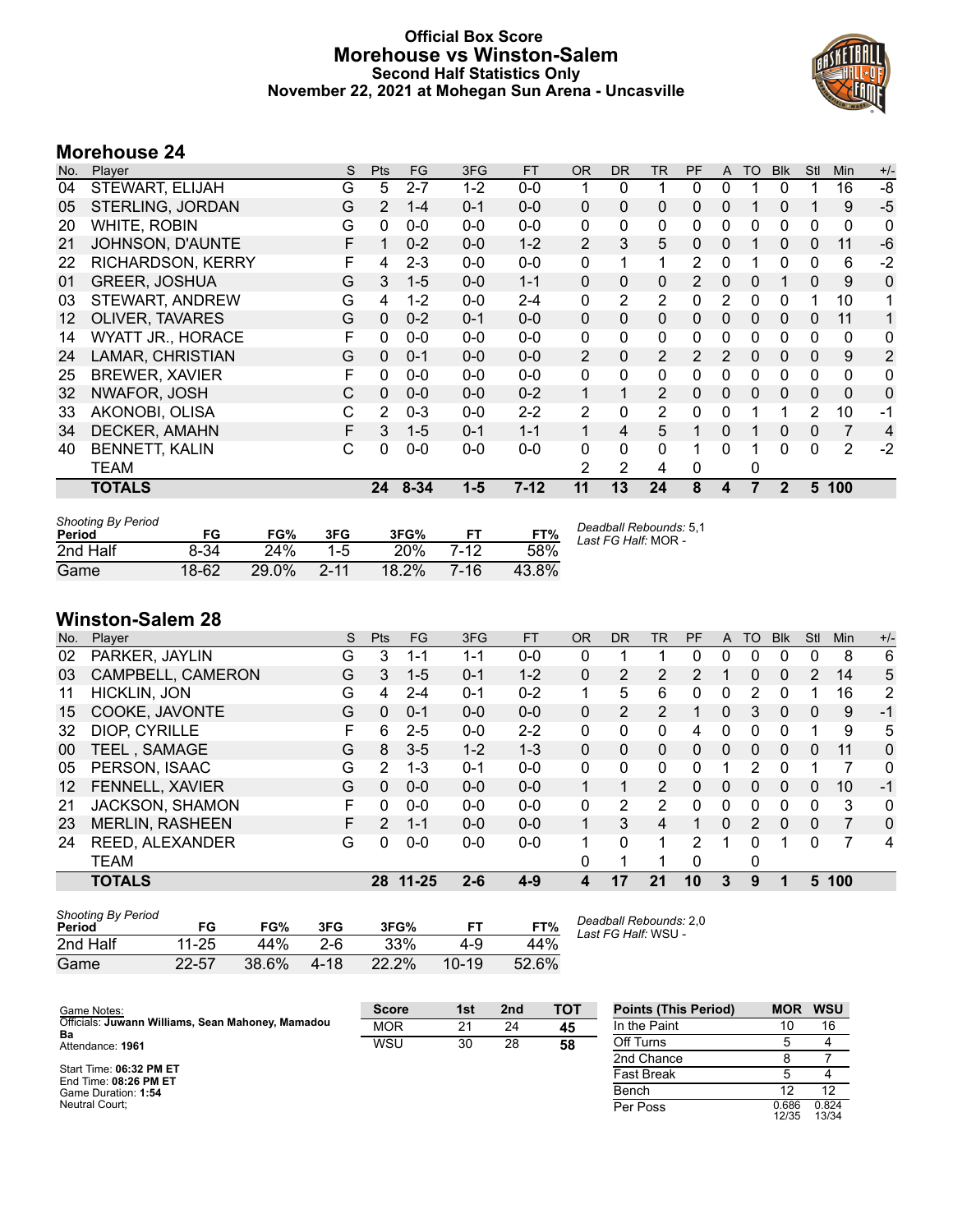#### **Official Play-By-Play Morehouse vs Winston-Salem Second Half November 22, 2021 at Mohegan Sun Arena - Uncasville**



#### **Period 2**

#### **Starters:**

Morehouse: 4 STEWART,ELIJAH (G); 20 WHITE,ROBIN (G); 21 JOHNSON,D'AUNTE (F); 22 RICHARDSON,KERRY (F); 5 STERLING,JORDAN (G);<br>**Winston-Salem**: 3 CAMPBELL,CAMERON (G); 11 HICKLIN,JON (G); 15 COOKE,JAVONTE (G); 2 PARKER,JAYLI

| Time           | <b>VISITORS: Morehouse</b>              | <b>Score</b> | <b>Margin</b> | <b>HOME: Winston-Salem</b>                       |
|----------------|-----------------------------------------|--------------|---------------|--------------------------------------------------|
| 20:00          | SUB OUT: WHITE, ROBIN                   |              |               |                                                  |
| 20:00          | SUB IN: GREER, JOSHUA                   |              |               |                                                  |
| 20:00          |                                         |              |               | SUB OUT: PERSON, ISAAC                           |
| 20:00          |                                         |              |               | SUB OUT: FENNELL, XAVIER                         |
| 20:00          |                                         |              |               | SUB OUT: MERLIN, RASHEEN                         |
| 20:00          |                                         |              |               | SUB IN: PARKER, JAYLIN                           |
| 20:00          |                                         |              |               | SUB IN: HICKLIN, JON                             |
| 20:00          |                                         |              |               | SUB IN: DIOP, CYRILLE                            |
| 19:43          |                                         |              |               | MISSED JUMPER by COOKE, JAVONTE                  |
| 19:37          | REBOUND (DEF) by JOHNSON, D'AUNTE       |              |               |                                                  |
| 19:20          | MISSED JUMPER by GREER, JOSHUA          |              |               |                                                  |
| 19:16          |                                         |              |               | REBOUND (DEF) by COOKE, JAVONTE                  |
| 19:07          |                                         | $32 - 21$    | H 11          | GOOD! LAYUP by DIOP, CYRILLE [PNT]               |
| 18:56          | MISSED LAYUP by JOHNSON, D'AUNTE        |              |               |                                                  |
| 18:53          |                                         |              |               | REBOUND (DEF) by HICKLIN, JON                    |
| 18:48          |                                         | $35 - 21$    | H 14          | GOOD! 3PTR by PARKER, JAYLIN [FB]                |
| 18:48          |                                         |              |               | ASSIST by CAMPBELL, CAMERON                      |
| 18:26          | MISSED 3PTR by STERLING, JORDAN         |              |               |                                                  |
| 18:21          |                                         |              |               | REBOUND (DEF) by HICKLIN, JON                    |
| 18:14          |                                         |              |               | TURNOVER (BADPASS) by HICKLIN, JON               |
| 17:53          | MISSED JUMPER by GREER, JOSHUA          |              |               |                                                  |
| 17:52          | REBOUND (OFF) by TEAM                   |              |               |                                                  |
| 17:37          | MISSED JUMPER by STERLING, JORDAN       |              |               |                                                  |
| 17:32          |                                         |              |               | REBOUND (DEF) by CAMPBELL, CAMERON               |
| 17:26          |                                         |              |               | MISSED LAYUP by HICKLIN, JON                     |
| 17:24          | REBOUND (DEF) by TEAM                   |              |               |                                                  |
| 17:24          |                                         |              |               | FOUL (PERSONAL) by DIOP, CYRILLE                 |
| 17:12          | TURNOVER (LOSTBALL) by JOHNSON, D'AUNTE |              |               |                                                  |
| 17:12          |                                         |              |               | STEAL by HICKLIN, JON                            |
| 17:07          |                                         |              |               | MISSED LAYUP by CAMPBELL, CAMERON                |
| 17:07          | BLOCK by GREER, JOSHUA                  |              |               |                                                  |
| 17:07          | REBOUND (DEF) by TEAM                   |              |               |                                                  |
| 17:07          | SUB OUT: STERLING, JORDAN               |              |               |                                                  |
| 17:07          | SUB OUT: JOHNSON, D'AUNTE               |              |               |                                                  |
| 17:07          | SUB IN: LAMAR, CHRISTIAN                |              |               |                                                  |
| 17:07<br>16:50 | SUB IN: DECKER, AMAHN                   |              |               |                                                  |
|                | MISSED JUMPER by STEWART, ELIJAH        |              |               |                                                  |
| 16:46<br>16:40 |                                         |              |               | REBOUND (DEF) by PARKER, JAYLIN<br>TIMEOUT 30SEC |
| 16:40          |                                         |              |               |                                                  |
| 16:22          |                                         |              |               | MISSED JUMPER by DIOP, CYRILLE                   |
| 16:21          | REBOUND (DEF) by TEAM                   |              |               |                                                  |
| 16:21          |                                         |              |               | SUB OUT: DIOP, CYRILLE                           |
| 16:21          |                                         |              |               | SUB IN: MERLIN, RASHEEN                          |
| 16:06          | MISSED LAYUP by DECKER, AMAHN           |              |               |                                                  |
| 16:03          | REBOUND (OFF) by DECKER, AMAHN          |              |               |                                                  |
| 16:00          | MISSED 3PTR by STEWART, ELIJAH          |              |               |                                                  |
| 15:55          | REBOUND (OFF) by LAMAR, CHRISTIAN       |              |               |                                                  |
| 15:47          |                                         |              |               | FOUL (PERSONAL) by MERLIN, RASHEEN               |
| 15:47          |                                         |              |               |                                                  |
| 15:47          |                                         |              |               | SUB OUT: PARKER, JAYLIN                          |
| 15:47          |                                         |              |               | SUB IN: PERSON, ISAAC                            |
| 15:47          | GOOD! FT by AKONOBI, OLISA              | 35-22        | H 13          |                                                  |
| 15:47          | GOOD! FT by AKONOBI, OLISA              | $35 - 23$    | H 12          |                                                  |
| 15:19          |                                         |              |               | FOUL (OFF) by COOKE, JAVONTE                     |
| 15:19          |                                         |              |               | TURNOVER (OFFENSIVE) by COOKE, JAVONTE           |
| 15:19          |                                         |              |               | SUB OUT: COOKE, JAVONTE                          |
| 15:19          |                                         |              |               | SUB IN: FENNELL, XAVIER                          |
| 15:09          | MISSED JUMPER by DECKER, AMAHN          |              |               |                                                  |
| 15:06          |                                         |              |               | REBOUND (DEF) by TEAM                            |
| 14:43          | FOUL (PERSONAL) by GREER, JOSHUA        |              |               |                                                  |
| 14:43          | SUB OUT: GREER, JOSHUA                  |              |               |                                                  |
| 14:43          | SUB OUT: DECKER, AMAHN                  |              |               |                                                  |
| 14:43          | SUB IN: OLIVER, TAVARES                 |              |               |                                                  |
|                | SUB IN: RICHARDSON, KERRY               |              |               |                                                  |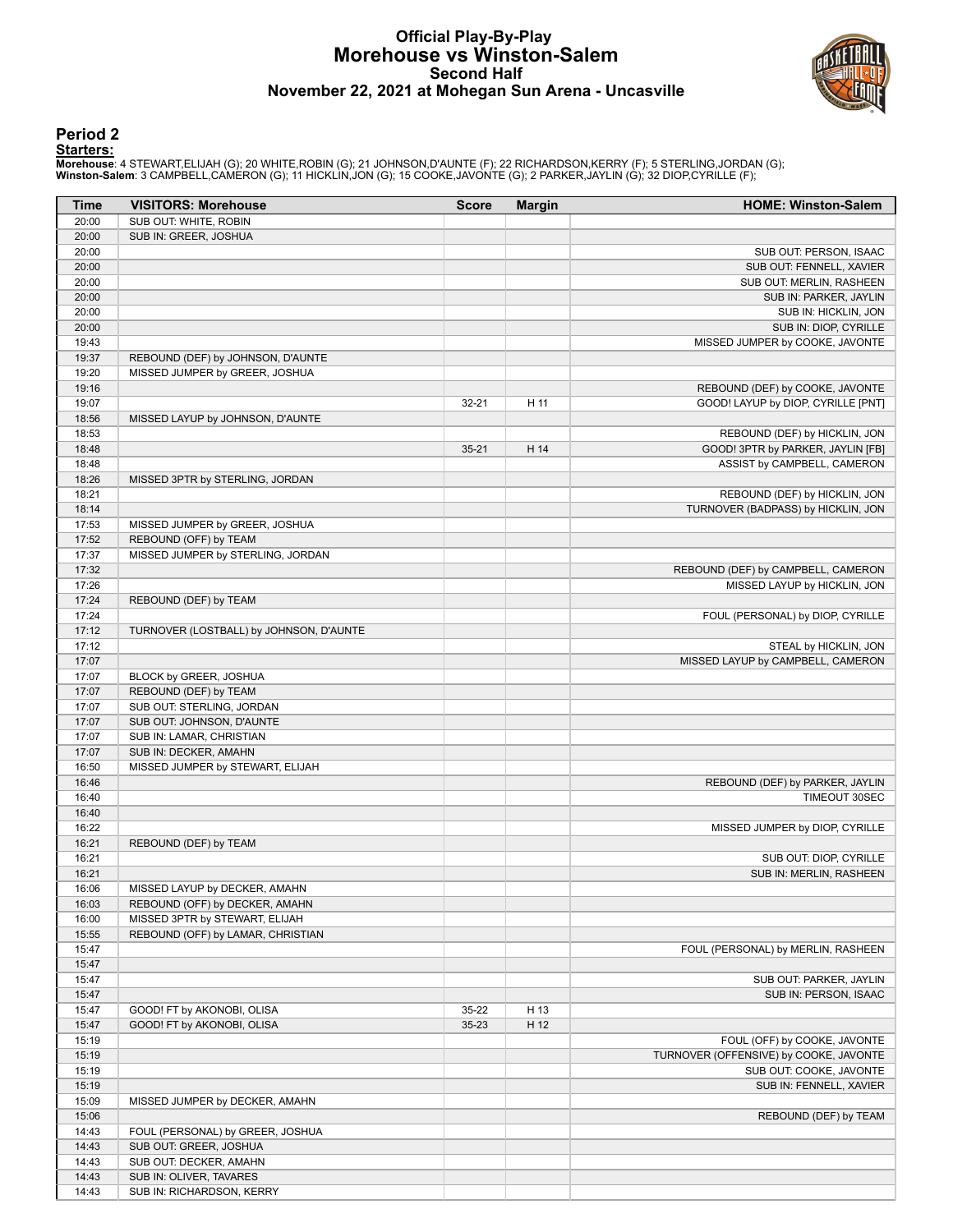| Time           | <b>VISITORS: Morehouse</b>                            | <b>Score</b> | <b>Margin</b> | <b>HOME: Winston-Salem</b>                              |
|----------------|-------------------------------------------------------|--------------|---------------|---------------------------------------------------------|
| 14:43          |                                                       |              |               | SUB OUT: CAMPBELL, CAMERON                              |
| 14:43          |                                                       |              |               | SUB IN: TEEL, SAMAGE                                    |
| 14:36          |                                                       | $37 - 23$    | H 14          | GOOD! JUMPER by PERSON, ISAAC                           |
| 14:12          | GOOD! LAYUP by STEWART, ELIJAH                        | 37-25        | H 12          |                                                         |
| 14:12          | ASSIST by LAMAR, CHRISTIAN                            |              |               |                                                         |
| 13:47<br>13:47 |                                                       | 39-25        | H 14          | GOOD! LAYUP by HICKLIN, JON                             |
| 13:33          | MISSED JUMPER by AKONOBI, OLISA                       |              |               | ASSIST by PERSON, ISAAC                                 |
| 13:26          | REBOUND (OFF) by STEWART, ELIJAH                      |              |               |                                                         |
| 13:26          | MISSED LAYUP by STEWART, ELIJAH                       |              |               |                                                         |
| 13:25          | REBOUND (OFF) by LAMAR, CHRISTIAN                     |              |               |                                                         |
| 13:23          | GOOD! LAYUP by RICHARDSON, KERRY                      | 39-27        | H 12          |                                                         |
| 13:06          |                                                       |              |               | MISSED LAYUP by TEEL, SAMAGE                            |
| 13:06          | BLOCK by AKONOBI, OLISA                               |              |               |                                                         |
| 12:59          | REBOUND (DEF) by RICHARDSON, KERRY                    |              |               |                                                         |
| 12:59          | MISSED LAYUP by RICHARDSON, KERRY                     |              |               |                                                         |
| 12:59          | REBOUND (OFF) by TEAM                                 |              |               |                                                         |
| 12:59          | SUB OUT: LAMAR, CHRISTIAN                             |              |               |                                                         |
| 12:59          | SUB IN: STEWART, ANDREW                               |              |               |                                                         |
| 12:59          |                                                       |              |               | SUB OUT: HICKLIN, JON                                   |
| 12:59          |                                                       |              |               | SUB IN: REED, ALEXANDER                                 |
| 12:47          | GOOD! JUMPER by RICHARDSON, KERRY                     | 39-29        | H 10          |                                                         |
| 12:31          |                                                       |              |               | MISSED LAYUP by PERSON, ISAAC                           |
| 12:28<br>12:27 |                                                       | 42-29        | H 13          | REBOUND (OFF) by REED, ALEXANDER                        |
| 12:27          |                                                       |              |               | GOOD! 3PTR by TEEL, SAMAGE<br>ASSIST by REED, ALEXANDER |
| 11:55          | MISSED JUMPER by STEWART, ANDREW                      |              |               |                                                         |
| 11:52          | REBOUND (OFF) by AKONOBI, OLISA                       |              |               |                                                         |
| 11:50          | MISSED LAYUP by AKONOBI, OLISA                        |              |               |                                                         |
| 11:49          |                                                       |              |               | REBOUND (DEF) by MERLIN, RASHEEN                        |
| 11:49          | FOUL (PERSONAL) by RICHARDSON, KERRY                  |              |               |                                                         |
| 11:49          |                                                       |              |               |                                                         |
| 11:49          | SUB OUT: AKONOBI, OLISA                               |              |               |                                                         |
| 11:49          | SUB IN: BENNETT, KALIN                                |              |               |                                                         |
| 11:49          |                                                       |              |               | SUB OUT: MERLIN, RASHEEN                                |
| 11:49          |                                                       |              |               | SUB IN: DIOP, CYRILLE                                   |
| 11:31          | FOUL (PERSONAL) by BENNETT, KALIN                     |              |               |                                                         |
| 11:31          |                                                       | 43-29        | H 14          | GOOD! FT by DIOP, CYRILLE                               |
| 11:31          |                                                       |              |               | SUB OUT: FENNELL, XAVIER                                |
| 11:31          |                                                       |              |               | SUB IN: CAMPBELL, CAMERON                               |
| 11:31          |                                                       | 44-29        | H 15          | GOOD! FT by DIOP, CYRILLE                               |
| 11:31          | SUB OUT: STEWART, ELIJAH                              |              |               |                                                         |
| 11:31          | SUB IN: STERLING, JORDAN                              |              |               | FOUL (PERSONAL) by DIOP, CYRILLE                        |
| 11:08<br>10:57 | SUB OUT: RICHARDSON, KERRY                            |              |               |                                                         |
| 10:57          | SUB IN: JOHNSON, D'AUNTE                              |              |               |                                                         |
| 10:57          |                                                       |              |               | SUB OUT: DIOP, CYRILLE                                  |
| 10:57          |                                                       |              |               | SUB IN: MERLIN, RASHEEN                                 |
| 10:47          | TURNOVER (LOSTBALL) by BENNETT, KALIN                 |              |               |                                                         |
| 10:47          |                                                       |              |               | STEAL by PERSON, ISAAC                                  |
| 10:42          |                                                       |              |               | TURNOVER (LOSTBALL) by PERSON, ISAAC                    |
| 10:42          | STEAL by STEWART, ANDREW                              |              |               |                                                         |
| 10:37          | MISSED LAYUP by STERLING, JORDAN                      |              |               |                                                         |
| 10:37          |                                                       |              |               | BLOCK by REED, ALEXANDER                                |
| 10:31          | REBOUND (OFF) by JOHNSON, D'AUNTE                     |              |               |                                                         |
| 10:26          | GOOD! JUMPER by STEWART, ANDREW                       | 44-31        | H 13          |                                                         |
| 10:05          |                                                       |              |               | MISSED 3PTR by PERSON, ISAAC                            |
| 09:58          |                                                       |              |               | REBOUND (OFF) by MERLIN, RASHEEN                        |
| 09:58          |                                                       | 46-31        | H 15          | GOOD! LAYUP by MERLIN, RASHEEN                          |
| 09:39          |                                                       |              |               | FOUL (PERSONAL) by CAMPBELL, CAMERON                    |
| 09:39          | MISSED FT by STEWART, ANDREW<br>REBOUND (OFF) by TEAM |              |               |                                                         |
| 09:39<br>09:39 | SUB OUT: BENNETT, KALIN                               |              |               |                                                         |
| 09:39          | SUB IN: AKONOBI, OLISA                                |              |               |                                                         |
| 09:39          | GOOD! FT by STEWART, ANDREW                           | 46-32        | H 14          |                                                         |
| 09:28          |                                                       |              |               | TURNOVER (LOSTBALL) by PERSON, ISAAC                    |
| 09:28          | STEAL by STERLING, JORDAN                             |              |               |                                                         |
| 09:23          | MISSED 3PTR by OLIVER, TAVARES                        |              |               |                                                         |
| 09:19          | REBOUND (OFF) by AKONOBI, OLISA                       |              |               |                                                         |
| 09:18          | MISSED JUMPER by AKONOBI, OLISA                       |              |               |                                                         |
| 09:16          |                                                       |              |               | REBOUND (DEF) by MERLIN, RASHEEN                        |
| 09:16          |                                                       |              |               | TURNOVER (LOSTBALL) by MERLIN, RASHEEN                  |
| 09:16          | STEAL by AKONOBI, OLISA                               |              |               |                                                         |
| 09:16          | SUB OUT: STEWART, ANDREW                              |              |               |                                                         |
| 09:16          | SUB OUT: OLIVER, TAVARES                              |              |               |                                                         |
| 09:16          | SUB IN: STEWART, ELIJAH                               |              |               |                                                         |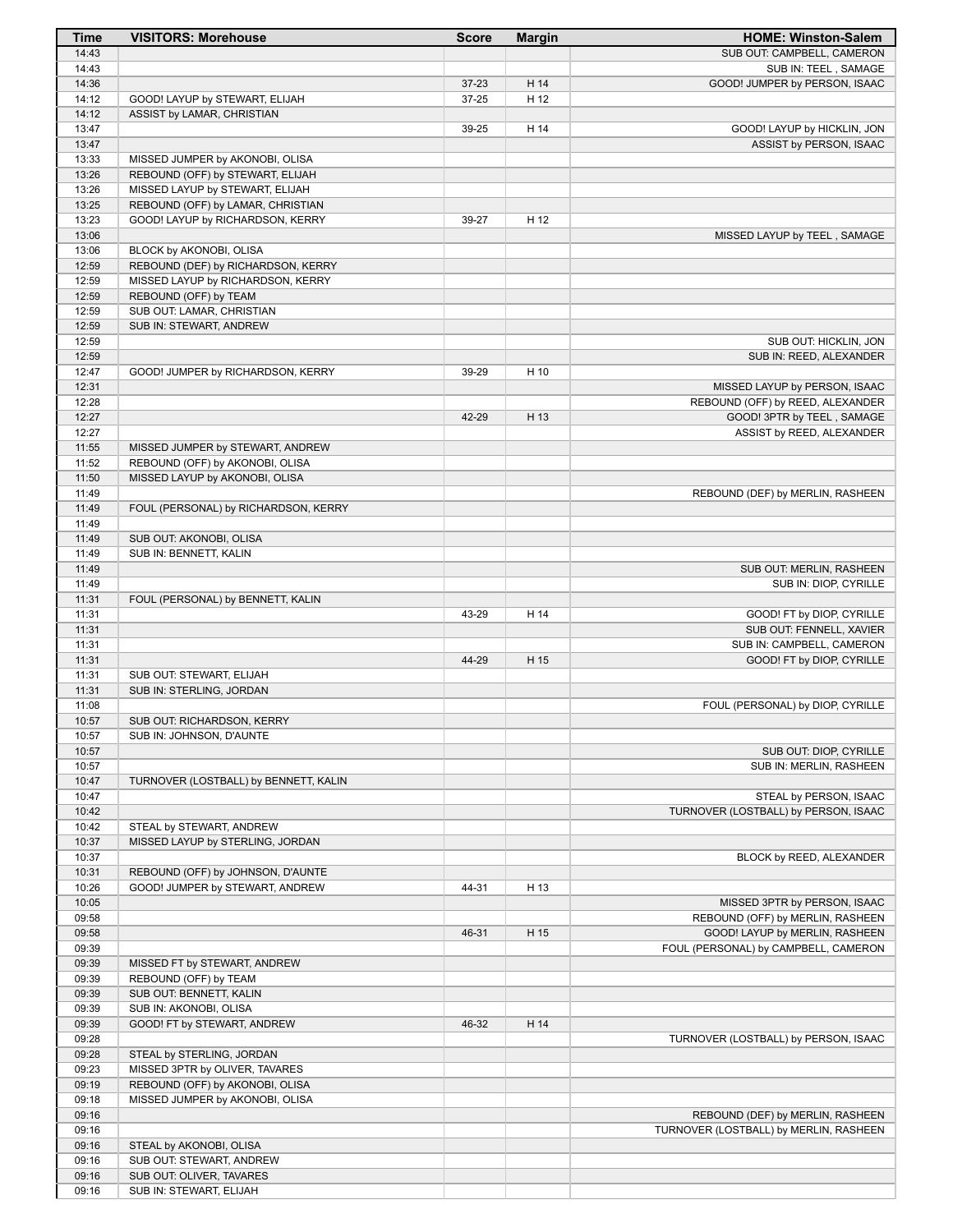| Time           | <b>VISITORS: Morehouse</b>                                  | <b>Score</b> | <b>Margin</b> | <b>HOME: Winston-Salem</b>                                                 |
|----------------|-------------------------------------------------------------|--------------|---------------|----------------------------------------------------------------------------|
| 09:16          | SUB IN: LAMAR, CHRISTIAN                                    |              |               |                                                                            |
| 09:16          |                                                             |              |               | SUB OUT: PERSON, ISAAC                                                     |
| 09:16          |                                                             |              |               | SUB IN: HICKLIN, JON                                                       |
| 09:03<br>09:01 | MISSED LAYUP by STEWART, ELIJAH                             |              |               |                                                                            |
| 08:52          |                                                             |              |               | REBOUND (DEF) by MERLIN, RASHEEN<br>TURNOVER (LOSTBALL) by MERLIN, RASHEEN |
| 08:52          | STEAL by AKONOBI, OLISA                                     |              |               |                                                                            |
| 08:48          | TURNOVER (TRAVEL) by AKONOBI, OLISA                         |              |               |                                                                            |
| 08:35          |                                                             | 48-32        | H 16          | GOOD! LAYUP by TEEL, SAMAGE                                                |
| 08:29          | TIMEOUT 30SEC                                               |              |               |                                                                            |
| 08:29          |                                                             |              |               |                                                                            |
| 08:29          |                                                             |              |               | SUB OUT: MERLIN, RASHEEN                                                   |
| 08:29          |                                                             |              |               | SUB IN: JACKSON, SHAMON                                                    |
| 08:20          | MISSED LAYUP by LAMAR, CHRISTIAN                            |              |               |                                                                            |
| 08:16<br>07:53 | FOUL (PERSONAL) by LAMAR, CHRISTIAN                         |              |               | REBOUND (DEF) by JACKSON, SHAMON                                           |
| 07:53          | SUB OUT: AKONOBI, OLISA                                     |              |               |                                                                            |
| 07:53          | SUB IN: RICHARDSON, KERRY                                   |              |               |                                                                            |
| 07:53          |                                                             |              |               | SUB OUT: TEEL, SAMAGE                                                      |
| 07:53          |                                                             |              |               | SUB IN: PARKER, JAYLIN                                                     |
| 07:53          |                                                             | 49-32        | H 17          | GOOD! FT by CAMPBELL, CAMERON                                              |
| 07:53          |                                                             |              |               | MISSED FT by CAMPBELL, CAMERON                                             |
| 07:51          | REBOUND (DEF) by JOHNSON, D'AUNTE                           |              |               |                                                                            |
| 07:42<br>07:42 | TURNOVER (LOSTBALL) by STERLING, JORDAN                     |              |               | STEAL by CAMPBELL, CAMERON                                                 |
| 07:39          |                                                             |              |               | SUB OUT: REED, ALEXANDER                                                   |
| 07:39          |                                                             |              |               | SUB IN: COOKE, JAVONTE                                                     |
| 07:38          |                                                             |              |               | TURNOVER (BADPASS) by COOKE, JAVONTE                                       |
| 07:19          | GOOD! 3PTR by STEWART, ELIJAH                               | 49-35        | H 14          |                                                                            |
| 07:19          | ASSIST by LAMAR, CHRISTIAN                                  |              |               |                                                                            |
| 06:55          |                                                             | 51-35        | H 16          | GOOD! LAYUP by CAMPBELL, CAMERON [PNT]                                     |
| 06:42          | TURNOVER (LOSTBALL) by RICHARDSON, KERRY                    |              |               |                                                                            |
| 06:42          |                                                             |              |               | STEAL by CAMPBELL, CAMERON                                                 |
| 06:27          |                                                             |              |               | TURNOVER (BADPASS) by COOKE, JAVONTE                                       |
| 06:27<br>06:17 | STEAL by STEWART, ELIJAH<br>MISSED LAYUP by STEWART, ELIJAH |              |               |                                                                            |
| 06:14          | REBOUND (OFF) by JOHNSON, D'AUNTE                           |              |               |                                                                            |
| 06:13          | MISSED LAYUP by JOHNSON, D'AUNTE                            |              |               |                                                                            |
| 06:11          |                                                             |              |               | REBOUND (DEF) by JACKSON, SHAMON                                           |
| 05:53          | FOUL (PERSONAL) by LAMAR, CHRISTIAN                         |              |               |                                                                            |
| 05:53          |                                                             |              |               | MISSED FT by HICKLIN, JON                                                  |
| 05:53          |                                                             |              |               | REBOUND (OFF) by TEAM                                                      |
| 05:53          | SUB OUT: STERLING, JORDAN                                   |              |               |                                                                            |
| 05:53<br>05:53 | SUB OUT: RICHARDSON, KERRY<br>SUB OUT: LAMAR, CHRISTIAN     |              |               |                                                                            |
| 05:53          | SUB IN: STEWART, ANDREW                                     |              |               |                                                                            |
| 05:53          | SUB IN: OLIVER, TAVARES                                     |              |               |                                                                            |
| 05:53          | SUB IN: DECKER, AMAHN                                       |              |               |                                                                            |
| 05:53          |                                                             |              |               | SUB OUT: COOKE, JAVONTE                                                    |
| 05:53          |                                                             |              |               | SUB IN: FENNELL, XAVIER                                                    |
| 05:53          |                                                             |              |               | MISSED FT by HICKLIN, JON                                                  |
| 05:51          | REBOUND (DEF) by JOHNSON, D'AUNTE                           |              |               |                                                                            |
| 05:40<br>05:40 | MISSED FT by JOHNSON, D'AUNTE                               |              |               | FOUL (PERSONAL) by CAMPBELL, CAMERON                                       |
| 05:40          | REBOUND (OFF) by TEAM                                       |              |               |                                                                            |
| 05:40          |                                                             |              |               | SUB OUT: JACKSON, SHAMON                                                   |
| 05:40          |                                                             |              |               | SUB IN: DIOP, CYRILLE                                                      |
| 05:40          | GOOD! FT by JOHNSON, D'AUNTE                                | 51-36        | H 15          |                                                                            |
| 05:14          |                                                             | 53-36        | H 17          | GOOD! JUMPER by DIOP, CYRILLE [PNT]                                        |
| 05:05          | MISSED 3PTR by DECKER, AMAHN                                |              |               |                                                                            |
| 04:58          |                                                             |              |               | REBOUND (DEF) by CAMPBELL, CAMERON                                         |
| 04:45<br>04:40 | REBOUND (DEF) by DECKER, AMAHN                              |              |               | MISSED JUMPER by CAMPBELL, CAMERON                                         |
| 04:36          | TURNOVER (LOSTBALL) by DECKER, AMAHN                        |              |               |                                                                            |
| 04:36          |                                                             |              |               | SUB OUT: PARKER, JAYLIN                                                    |
| 04:36          |                                                             |              |               | SUB IN: TEEL, SAMAGE                                                       |
| 04:20          |                                                             |              |               | MISSED JUMPER by DIOP, CYRILLE                                             |
| 04:14          |                                                             |              |               | REBOUND (OFF) by HICKLIN, JON                                              |
| 04:14          |                                                             | 55-36        | H 19          | GOOD! LAYUP by HICKLIN, JON                                                |
| 04:05          | GOOD! LAYUP by DECKER, AMAHN                                | 55-38        | H 17          |                                                                            |
| 04:05          | ASSIST by STEWART, ANDREW                                   |              |               |                                                                            |
| 04:05<br>04:05 | SUB OUT: JOHNSON, D'AUNTE                                   |              |               | FOUL (PERSONAL) by DIOP, CYRILLE                                           |
| 04:05          | SUB IN: RICHARDSON, KERRY                                   |              |               |                                                                            |
| 04:05          | GOOD! FT by DECKER, AMAHN                                   | 55-39        | H 16          |                                                                            |
| 03:53          | FOUL (PERSONAL) by RICHARDSON, KERRY                        |              |               |                                                                            |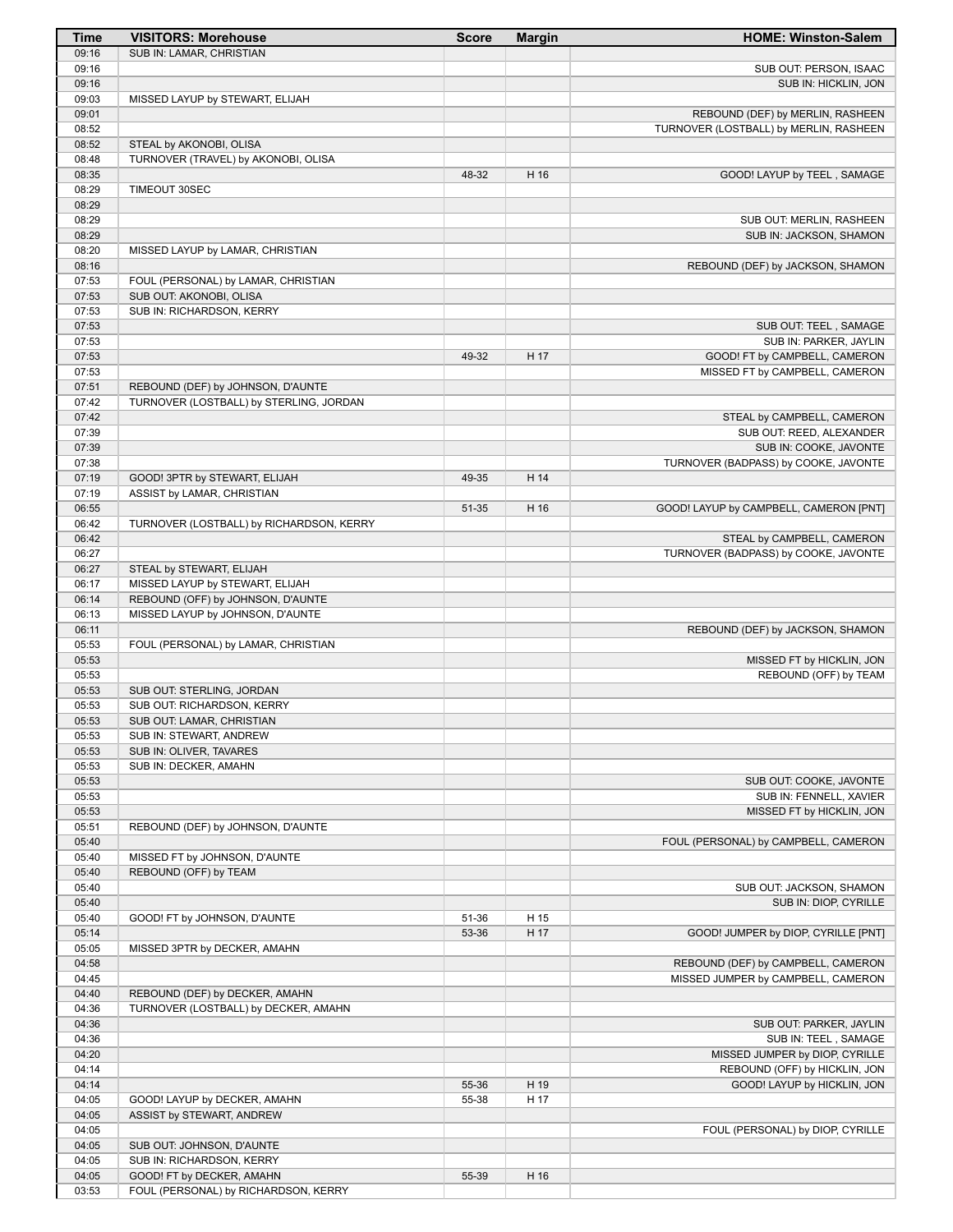| <b>Time</b> | <b>VISITORS: Morehouse</b>               | <b>Score</b> | <b>Margin</b> | <b>HOME: Winston-Salem</b>         |
|-------------|------------------------------------------|--------------|---------------|------------------------------------|
| 03:53       |                                          |              |               |                                    |
| 03:53       | SUB OUT: RICHARDSON, KERRY               |              |               |                                    |
| 03:53       | SUB IN: GREER, JOSHUA                    |              |               |                                    |
| 03:31       |                                          |              |               | MISSED 3PTR by TEEL, SAMAGE        |
| 03:26       | REBOUND (DEF) by STEWART, ANDREW         |              |               |                                    |
| 03:21       | TURNOVER (BADPASS) by STEWART, ELIJAH    |              |               |                                    |
| 03:21       |                                          |              |               | STEAL by DIOP, CYRILLE             |
| 02:54       |                                          |              |               | MISSED JUMPER by CAMPBELL, CAMERON |
| 02:51       |                                          |              |               | REBOUND (OFF) by FENNELL, XAVIER   |
| 02:43       |                                          |              |               | MISSED 3PTR by CAMPBELL, CAMERON   |
| 02:40       | REBOUND (DEF) by DECKER, AMAHN           |              |               |                                    |
| 02:36       | MISSED LAYUP by OLIVER, TAVARES          |              |               |                                    |
| 02:32       |                                          |              |               | REBOUND (DEF) by HICKLIN, JON      |
| 02:24       |                                          |              |               | TURNOVER (BADPASS) by HICKLIN, JON |
| 02:24       |                                          |              |               | SUB OUT: CAMPBELL, CAMERON         |
| 02:24       |                                          |              |               | SUB IN: COOKE, JAVONTE             |
| 02:14       | MISSED JUMPER by GREER, JOSHUA           |              |               |                                    |
| 02:09       |                                          |              |               | REBOUND (DEF) by COOKE, JAVONTE    |
| 01:55       | FOUL (PERSONAL) by DECKER, AMAHN         |              |               |                                    |
| 01:55       | SUB OUT: STEWART, ELIJAH                 |              |               |                                    |
| 01:55       | SUB IN: LAMAR, CHRISTIAN                 |              |               |                                    |
| 01:55       |                                          |              |               | MISSED FT by TEEL, SAMAGE          |
| 01:54       | REBOUND (DEF) by DECKER, AMAHN           |              |               |                                    |
| 01:47       | MISSED LAYUP by DECKER, AMAHN            |              |               |                                    |
| 01:43       |                                          |              |               | REBOUND (DEF) by FENNELL, XAVIER   |
| 01:29       |                                          |              |               | MISSED LAYUP by DIOP, CYRILLE      |
| 01:26       | REBOUND (DEF) by DECKER, AMAHN           |              |               |                                    |
| 01:22       | GOOD! LAYUP by GREER, JOSHUA [FB]        | 55-41        | H 14          |                                    |
| 01:22       |                                          |              |               | FOUL (PERSONAL) by DIOP, CYRILLE   |
| 01:22       | SUB OUT: DECKER, AMAHN                   |              |               |                                    |
| 01:22       | SUB IN: NWAFOR, JOSH                     |              |               |                                    |
| 01:22       |                                          |              |               | SUB OUT: DIOP, CYRILLE             |
| 01:22       |                                          |              |               | SUB IN: REED, ALEXANDER            |
| 01:22       | GOOD! FT by GREER, JOSHUA [FB]           | 55-42        | H 13          |                                    |
| 01:21       | FOUL (PERSONAL) by GREER, JOSHUA         |              |               |                                    |
| 01:21       |                                          | 56-42        | H 14          | GOOD! FT by TEEL, SAMAGE [FB]      |
| 01:21       |                                          |              |               | MISSED FT by TEEL, SAMAGE          |
| 01:19       | REBOUND (DEF) by NWAFOR, JOSH            |              |               |                                    |
| 01:13       | MISSED LAYUP by GREER, JOSHUA            |              |               |                                    |
| 01:12       | REBOUND (OFF) by NWAFOR, JOSH            |              |               |                                    |
| 01:12       |                                          |              |               | FOUL (PERSONAL) by REED, ALEXANDER |
| 01:12       | MISSED FT by NWAFOR, JOSH                |              |               |                                    |
| 01:12       | REBOUND (OFF) by TEAM                    |              |               |                                    |
| 01:12       | MISSED FT by NWAFOR, JOSH                |              |               |                                    |
| 01:09       |                                          |              |               | REBOUND (DEF) by HICKLIN, JON      |
| 01:03       |                                          |              |               | TIMEOUT 30SEC                      |
| 01:03       | SUB OUT: NWAFOR, JOSH                    |              |               |                                    |
| 01:03       | SUB IN: JOHNSON, D'AUNTE                 |              |               |                                    |
| 00:44       |                                          |              |               | <b>TIMEOUT TEAM</b>                |
| 00:44       | SUB OUT: LAMAR, CHRISTIAN                |              |               |                                    |
| 00:44       | SUB IN: STERLING, JORDAN                 |              |               |                                    |
| 00:42       |                                          |              |               | MISSED 3PTR by HICKLIN, JON        |
| 00:35       | REBOUND (DEF) by STEWART, ANDREW         |              |               |                                    |
| 00:32       |                                          |              |               | FOUL (PERSONAL) by REED, ALEXANDER |
| 00:32       | GOOD! FT by STEWART, ANDREW              | 56-43        | H 13          |                                    |
| 00:32       | MISSED FT by STEWART, ANDREW             |              |               |                                    |
| 00:31       |                                          |              |               | REBOUND (DEF) by HICKLIN, JON      |
| 00:07       |                                          | 58-43        | H 15          | GOOD! LAYUP by TEEL, SAMAGE        |
| 00:02       | GOOD! LAYUP by STERLING, JORDAN [FB/PNT] | 58-45        | H 13          |                                    |
| 00:02       | ASSIST by STEWART, ANDREW                |              |               |                                    |

#### **Morehouse 45, Winston-Salem 58**

| <b>Points (This Period)</b> | <b>MOR</b>     | <b>WSU</b>     |
|-----------------------------|----------------|----------------|
| In the Paint                | 10             | 16             |
| Off Turns                   | 5              |                |
| 2nd Chance                  |                |                |
| <b>Fast Break</b>           | 5              |                |
| Bench                       | 12             | 12             |
| Per Poss                    | 0.686<br>12/35 | 0.824<br>13/34 |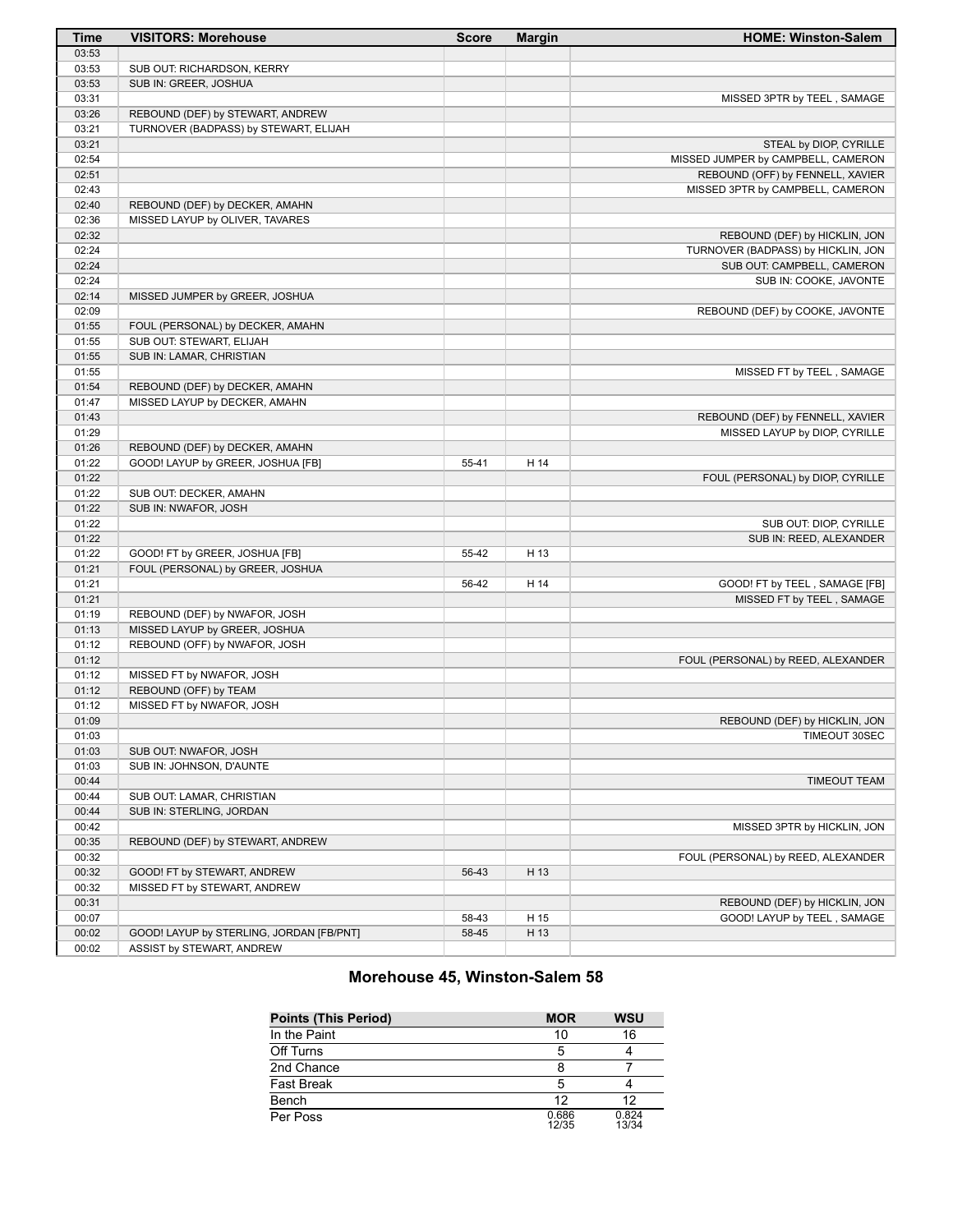#### **Official Scoring/Possession Reference Chart Morehouse vs Winston-Salem Period 1 November 22, 2021 at Mohegan Sun Arena - Uncasville**



**Period 1**

#### **Starters:**

Morehouse: 4 STEWART,ELIJAH (G); 20 WHITE,ROBIN (G); 21 JOHNSON,D'AUNTE (F); 22 RICHARDSON,KERRY (F); 5 STERLING,JORDAN (G);<br>**Winston-Salem**: 3 CAMPBELL,CAMERON (G); 11 HICKLIN,JON (G); 15 COOKE,JAVONTE (G); 2 PARKER,JAYLI

| <b>Time</b> | <b>VISITORS: Morehouse</b>           | <b>Score</b> | <b>Margin</b>  | <b>HOME: Winston-Salem</b>             |
|-------------|--------------------------------------|--------------|----------------|----------------------------------------|
| 19:19       |                                      | $2 - 0$      | H <sub>2</sub> | GOOD! LAYUP by CAMPBELL, CAMERON [PNT] |
| 18:58       | GOOD! JUMPER by STERLING, JORDAN     | $2 - 2$      | $\mathsf T$    |                                        |
| 17:49       | GOOD! 3PTR by STERLING, JORDAN [FB]  | $2 - 5$      | V <sub>3</sub> |                                        |
| 16:54       |                                      | $5-5$        | T              | GOOD! 3PTR by HICKLIN, JON             |
| 15:47       |                                      | $7 - 5$      | H <sub>2</sub> | GOOD! LAYUP by HICKLIN, JON [PNT]      |
| 14:43       |                                      | $8 - 5$      | $H_3$          | GOOD! FT by FENNELL, XAVIER            |
| 13:42       |                                      | $10-5$       | H <sub>5</sub> | GOOD! JUMPER by JACKSON, SHAMON        |
| 12:26       | GOOD! JUMPER by OLIVER, TAVARES      | $10 - 7$     | H <sub>3</sub> |                                        |
| 11:21       |                                      | $12 - 7$     | H <sub>5</sub> | GOOD! LAYUP by HICKLIN, JON [PNT]      |
| 10:35       | GOOD! JUMPER by RICHARDSON, KERRY    | $12-9$       | $H_3$          |                                        |
| 09:30       |                                      | $14-9$       | H <sub>5</sub> | GOOD! LAYUP by JACKSON, SHAMON         |
| 08:06       | GOOD! JUMPER by BENNETT, KALIN [PNT] | $14 - 11$    | $H_3$          |                                        |
| 07:34       |                                      | $15 - 11$    | H <sub>4</sub> | GOOD! FT by CAMPBELL, CAMERON          |
| 07:34       |                                      | $16 - 11$    | H <sub>5</sub> | GOOD! FT by CAMPBELL, CAMERON          |
| 06:28       |                                      | $18 - 11$    | H <sub>7</sub> | GOOD! LAYUP by DIOP, CYRILLE [PNT]     |
| 05:07       |                                      | $20 - 11$    | H <sub>9</sub> | GOOD! LAYUP by CAMPBELL, CAMERON [PNT] |
| 04:48       | GOOD! JUMPER by RICHARDSON, KERRY    | $20 - 13$    | H <sub>7</sub> |                                        |
| 03:50       |                                      | $22 - 13$    | H <sub>9</sub> | GOOD! JUMPER by COOKE, JAVONTE [PNT]   |
| 03:22       | GOOD! LAYUP by JOHNSON, D'AUNTE      | $22 - 15$    | H <sub>7</sub> |                                        |
| 02:47       | GOOD! LAYUP by STEWART, ELIJAH       | $22 - 17$    | H <sub>5</sub> |                                        |
| 01:44       | GOOD! DUNK by AKONOBI, OLISA         | $22 - 19$    | $H_3$          |                                        |
| 01:26       |                                      | $23-19$      | H <sub>4</sub> | GOOD! FT by FENNELL, XAVIER            |
| 01:08       | GOOD! JUMPER by AKONOBI, OLISA       | 23-21        | H <sub>2</sub> |                                        |
| 00:57       |                                      | $24 - 21$    | $H_3$          | GOOD! FT by PERSON, ISAAC              |
| 00:30       |                                      | $26 - 21$    | H <sub>5</sub> | GOOD! LAYUP by COOKE, JAVONTE [PNT]    |
| 00:30       |                                      | $27 - 21$    | H <sub>6</sub> | GOOD! FT by COOKE, JAVONTE             |
| 00:02       |                                      | $30 - 21$    | H <sub>9</sub> | GOOD! 3PTR by CAMPBELL, CAMERON        |

**Morehouse 21, Winston-Salem 30**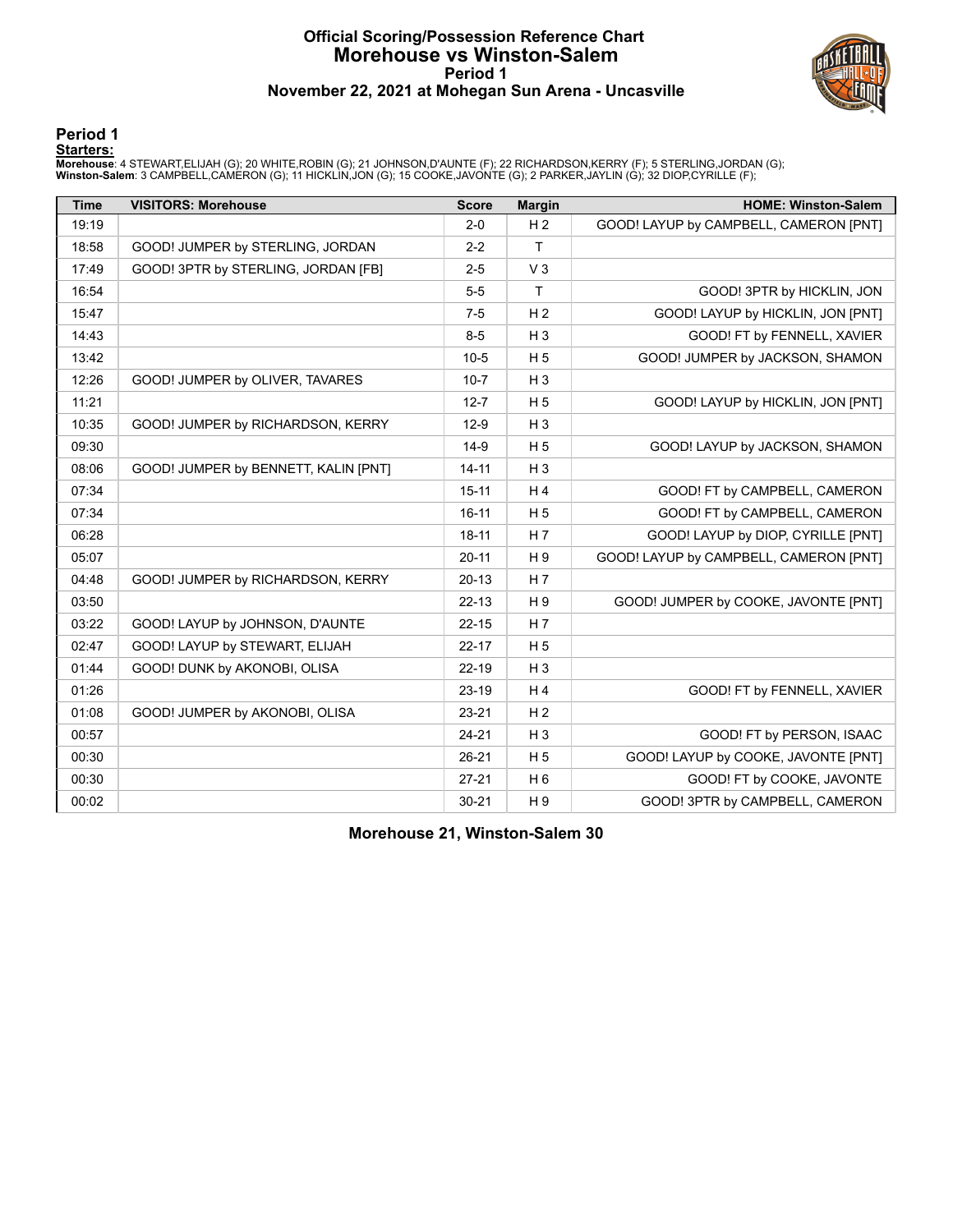#### **Official Scoring/Possession Reference Chart Morehouse vs Winston-Salem Period 2 November 22, 2021 at Mohegan Sun Arena - Uncasville**



#### **Period 2**

#### **Starters:**

Morehouse: 4 STEWART,ELIJAH (G); 20 WHITE,ROBIN (G); 21 JOHNSON,D'AUNTE (F); 22 RICHARDSON,KERRY (F); 5 STERLING,JORDAN (G);<br>**Winston-Salem**: 3 CAMPBELL,CAMERON (G); 11 HICKLIN,JON (G); 15 COOKE,JAVONTE (G); 2 PARKER,JAYLI

| <b>Time</b> | <b>VISITORS: Morehouse</b>               | <b>Score</b> | <b>Margin</b> | <b>HOME: Winston-Salem</b>             |
|-------------|------------------------------------------|--------------|---------------|----------------------------------------|
| 19:07       |                                          | $32 - 21$    | H 11          | GOOD! LAYUP by DIOP, CYRILLE [PNT]     |
| 18:48       |                                          | $35 - 21$    | H 14          | GOOD! 3PTR by PARKER, JAYLIN [FB]      |
| 15:47       | GOOD! FT by AKONOBI, OLISA               | 35-22        | H 13          |                                        |
| 15:47       | GOOD! FT by AKONOBI, OLISA               | 35-23        | H 12          |                                        |
| 14:36       |                                          | 37-23        | H 14          | GOOD! JUMPER by PERSON, ISAAC          |
| 14:12       | GOOD! LAYUP by STEWART, ELIJAH           | 37-25        | H 12          |                                        |
| 13:47       |                                          | 39-25        | H 14          | <b>GOOD! LAYUP by HICKLIN, JON</b>     |
| 13:23       | GOOD! LAYUP by RICHARDSON, KERRY         | 39-27        | H 12          |                                        |
| 12:47       | GOOD! JUMPER by RICHARDSON, KERRY        | 39-29        | H 10          |                                        |
| 12:27       |                                          | 42-29        | H 13          | GOOD! 3PTR by TEEL, SAMAGE             |
| 11:31       |                                          | 43-29        | H 14          | GOOD! FT by DIOP, CYRILLE              |
| 11:31       |                                          | 44-29        | H 15          | GOOD! FT by DIOP, CYRILLE              |
| 10:26       | GOOD! JUMPER by STEWART, ANDREW          | 44-31        | H 13          |                                        |
| 09:58       |                                          | 46-31        | H 15          | GOOD! LAYUP by MERLIN, RASHEEN         |
| 09:39       | GOOD! FT by STEWART, ANDREW              | 46-32        | H 14          |                                        |
| 08:35       |                                          | 48-32        | H 16          | GOOD! LAYUP by TEEL, SAMAGE            |
| 07:53       |                                          | 49-32        | H 17          | GOOD! FT by CAMPBELL, CAMERON          |
| 07:19       | GOOD! 3PTR by STEWART, ELIJAH            | 49-35        | H 14          |                                        |
| 06:55       |                                          | 51-35        | H 16          | GOOD! LAYUP by CAMPBELL, CAMERON [PNT] |
| 05:40       | GOOD! FT by JOHNSON, D'AUNTE             | 51-36        | H 15          |                                        |
| 05:14       |                                          | 53-36        | H 17          | GOOD! JUMPER by DIOP, CYRILLE [PNT]    |
| 04:14       |                                          | 55-36        | H 19          | GOOD! LAYUP by HICKLIN, JON            |
| 04:05       | GOOD! LAYUP by DECKER, AMAHN             | 55-38        | H 17          |                                        |
| 04:05       | GOOD! FT by DECKER, AMAHN                | 55-39        | H 16          |                                        |
| 01:22       | GOOD! LAYUP by GREER, JOSHUA [FB]        | 55-41        | H 14          |                                        |
| 01:22       | GOOD! FT by GREER, JOSHUA [FB]           | 55-42        | H 13          |                                        |
| 01:21       |                                          | 56-42        | H 14          | GOOD! FT by TEEL, SAMAGE [FB]          |
| 00:32       | GOOD! FT by STEWART, ANDREW              | 56-43        | H 13          |                                        |
| 00:07       |                                          | 58-43        | H 15          | GOOD! LAYUP by TEEL, SAMAGE            |
| 00:02       | GOOD! LAYUP by STERLING, JORDAN [FB/PNT] | 58-45        | H 13          |                                        |

**Morehouse 45, Winston-Salem 58**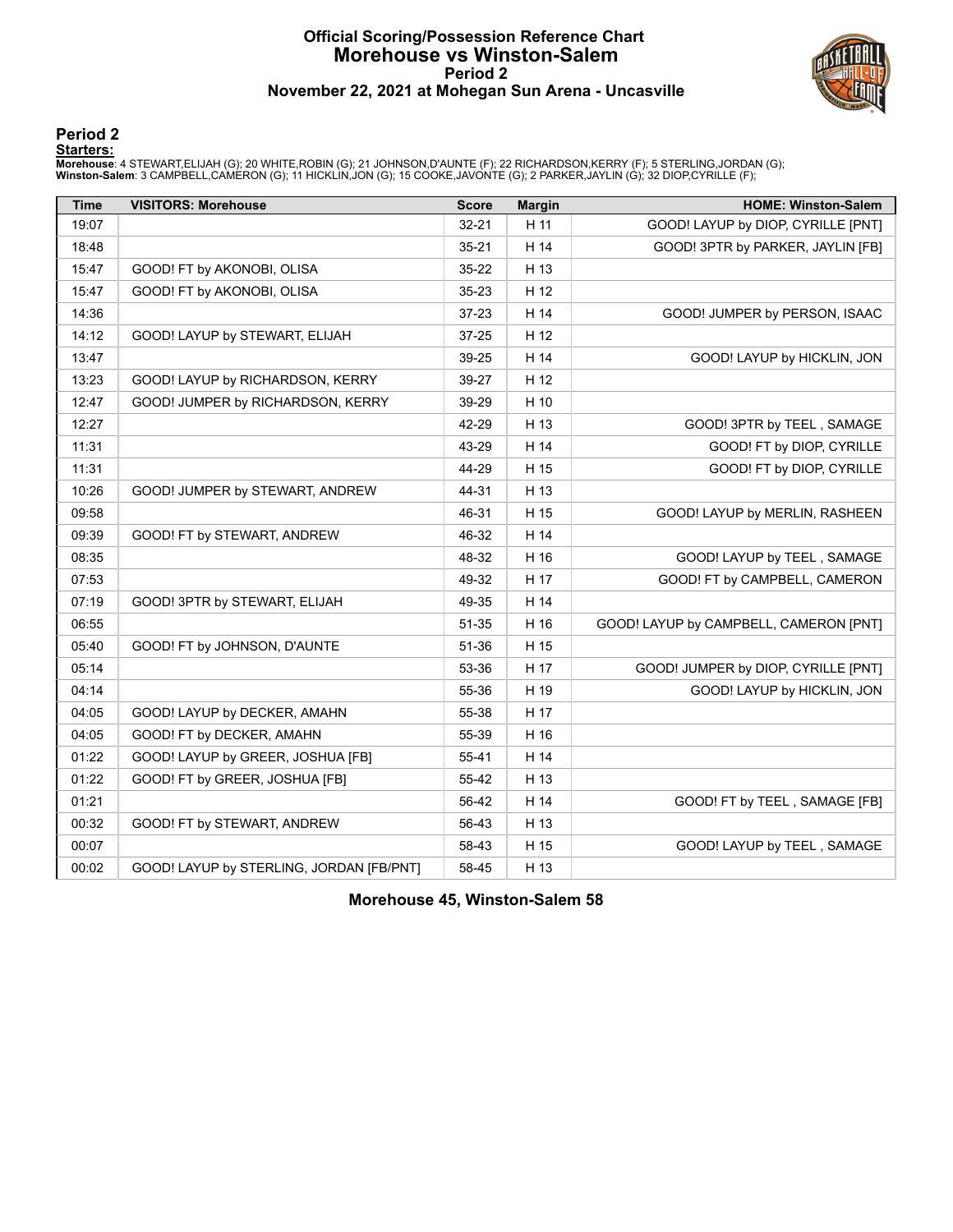

#### **Official Substitutions Log Morehouse vs Winston-Salem Period 1 November 22, 2021 at Mohegan Sun Arena - Uncasville**

| <b>VISITORS: Morehouse</b>    | Time  | <b>Score</b> | <b>HOME: Winston-Salem</b> |
|-------------------------------|-------|--------------|----------------------------|
| 4 STEWART, ELIJAH             |       |              | 3 CAMPBELL, CAMERON        |
| 20 WHITE, ROBIN               |       |              | 11 HICKLIN, JON            |
| 21 JOHNSON, D'AUNTE           |       |              | 15 COOKE, JAVONTE          |
| 22 RICHARDSON, KERRY          |       |              | 2 PARKER, JAYLIN           |
| 5 STERLING, JORDAN            |       |              | 32 DIOP, CYRILLE           |
| SUB OUT: 21 JOHNSON, D'AUNTE  | 15:00 | $5 - 7$      |                            |
| SUB OUT: 22 RICHARDSON, KERRY | 15:00 |              |                            |
| SUB IN: 32 NWAFOR, JOSH       | 15:00 |              |                            |
| SUB IN: 34 DECKER, AMAHN      | 15:00 |              |                            |
|                               | 15:00 |              | SUB OUT: HICKLIN, JON      |
|                               | 15:00 |              | SUB OUT: DIOP, CYRILLE     |
|                               | 15:00 |              | SUB IN: FENNELL, XAVIER    |
|                               | 15:00 |              | SUB IN: JACKSON, SHAMON    |
|                               | 14:43 | $5 - 7$      | SUB OUT: PARKER, JAYLIN    |
|                               | 14:43 |              | SUB IN: PERSON, ISAAC      |
| SUB OUT: 20 WHITE, ROBIN      | 14:06 | $5 - 8$      |                            |
| SUB IN: 12 OLIVER, TAVARES    | 14:06 |              |                            |
|                               | 14:06 |              | SUB IN: TEEL, SAMAGE       |
|                               | 14:06 |              | SUB OUT: CAMPBELL, CAMERON |
| SUB OUT: 32 NWAFOR, JOSH      | 13:42 | $5 - 10$     |                            |
| SUB IN: 33 AKONOBI, OLISA     | 13:42 |              |                            |
|                               | 13:42 |              | SUB OUT: PERSON, ISAAC     |
|                               | 13:42 |              | SUB IN: CAMPBELL, CAMERON  |
|                               | 12:41 | $5 - 10$     | SUB OUT: CAMPBELL, CAMERON |
|                               | 12:41 |              | SUB IN: PERSON, ISAAC      |
| SUB OUT: 4 STEWART.ELIJAH     | 12:41 |              |                            |
| SUB IN: 3 STEWART, ANDREW     | 12:41 |              |                            |
|                               | 12:41 |              | SUB OUT: COOKE, JAVONTE    |
|                               | 12:41 |              | SUB IN: HICKLIN, JON       |
| SUB OUT: 5 STERLING, JORDAN   | 12:11 | $7 - 10$     |                            |
| SUB IN: 25 BREWER, XAVIER     | 12:11 |              |                            |
| SUB OUT: 34 DECKER, AMAHN     | 10:49 | $7 - 12$     |                            |
| SUB IN: 22 RICHARDSON, KERRY  | 10:49 |              |                            |
|                               | 10:49 |              | SUB OUT: FENNELL, XAVIER   |
|                               | 10:49 |              | SUB IN: REED, ALEXANDER    |
| SUB OUT: 22 RICHARDSON, KERRY | 08:49 | $9 - 14$     |                            |
| SUB OUT: 33 AKONOBI, OLISA    | 08:49 |              |                            |
| SUB IN: 14 WYATT JR., HORACE  | 08:49 |              |                            |
| SUB IN: 40 BENNETT, KALIN     | 08:49 |              |                            |
|                               | 08:49 |              | SUB OUT: TEEL, SAMAGE      |
|                               | 08:49 |              | SUB OUT: JACKSON, SHAMON   |
|                               | 08:49 |              | SUB IN: CAMPBELL, CAMERON  |
|                               | 08:49 |              | SUB IN: DIOP, CYRILLE      |
|                               | 07:41 | $11 - 14$    | SUB OUT: HICKLIN, JON      |
|                               | 07:41 |              | SUB IN: COOKE, JAVONTE     |
|                               |       |              |                            |
|                               | 07:34 | $11 - 15$    | SUB OUT: PERSON, ISAAC     |
|                               | 07:34 | $11 - 16$    | SUB IN: PARKER, JAYLIN     |
| SUB OUT: 12 OLIVER, TAVARES   | 06:53 |              |                            |
| SUB IN: 4 STEWART, ELIJAH     | 06:53 |              |                            |
| SUB OUT: 25 BREWER, XAVIER    | 05:07 | $11 - 20$    |                            |
| SUB OUT: 40 BENNETT, KALIN    | 05:07 |              |                            |
| SUB IN: 20 WHITE, ROBIN       | 05:07 |              |                            |
| SUB IN: 21 JOHNSON, D'AUNTE   | 05:07 |              |                            |
| SUB IN: 22 RICHARDSON, KERRY  | 05:07 |              |                            |
| SUB OUT: 4 STEWART, ELIJAH    | 05:07 |              |                            |
|                               | 04:24 | 13-20        | SUB OUT: REED, ALEXANDER   |
|                               | 04:24 |              | SUB IN: HICKLIN, JON       |
| SUB OUT: 14 WYATT JR., HORACE | 04:24 |              |                            |
| SUB IN: 4 STEWART, ELIJAH     | 04:24 |              |                            |
| SUB OUT: 3 STEWART, ANDREW    | 02:06 | $17 - 22$    |                            |
| SUB OUT: 22 RICHARDSON, KERRY | 02:06 |              |                            |
| SUB IN: 5 STERLING, JORDAN    | 02:06 |              |                            |
| SUB IN: 33 AKONOBI, OLISA     | 02:06 |              |                            |
|                               | 02:06 |              | SUB OUT: DIOP, CYRILLE     |
|                               | 02:06 |              | SUB OUT: HICKLIN, JON      |
|                               | 02:06 |              | SUB IN: FENNELL, XAVIER    |
|                               | 02:06 |              | SUB IN: JACKSON, SHAMON    |
|                               | 01:26 | 19-23        | SUB OUT: PARKER, JAYLIN    |
|                               | 01:26 |              | SUB IN: PERSON, ISAAC      |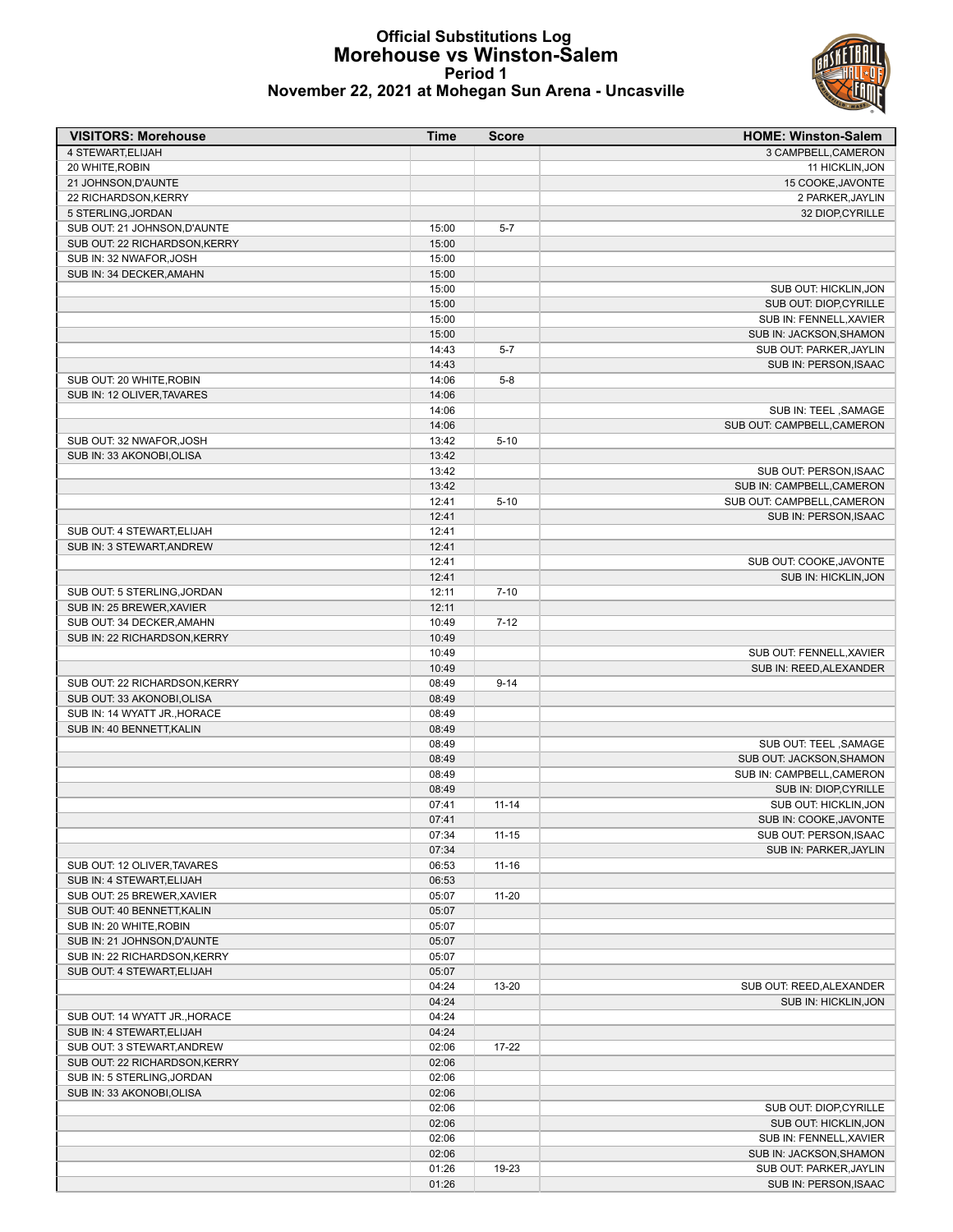| <b>VISITORS: Morehouse</b> | Time  | <b>Score</b> | <b>HOME: Winston-Salem</b> |
|----------------------------|-------|--------------|----------------------------|
|                            | 00:57 | $21 - 23$    | SUB OUT: JACKSON.SHAMON    |
|                            | 00:57 |              | SUB IN: MERLIN.RASHEEN     |

#### **Morehouse 21, Winston-Salem 30**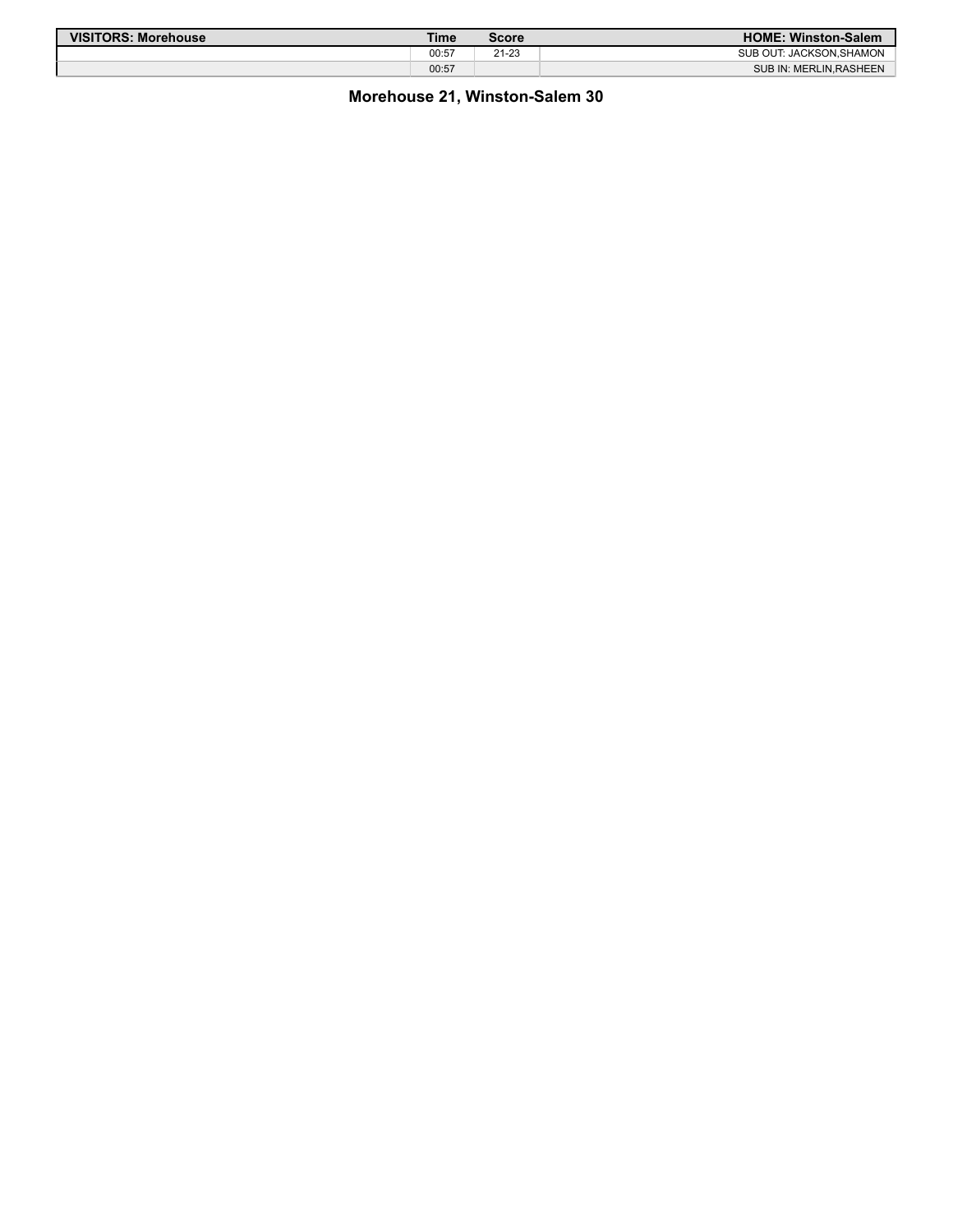

#### **Official Substitutions Log Morehouse vs Winston-Salem Period 2 November 22, 2021 at Mohegan Sun Arena - Uncasville**

| <b>VISITORS: Morehouse</b>    | Time  | <b>Score</b>   | <b>HOME: Winston-Salem</b> |
|-------------------------------|-------|----------------|----------------------------|
| 4 STEWART, ELIJAH             |       |                | 3 CAMPBELL, CAMERON        |
| 20 WHITE, ROBIN               |       |                | 11 HICKLIN, JON            |
| 21 JOHNSON, D'AUNTE           |       |                | 15 COOKE, JAVONTE          |
| 22 RICHARDSON, KERRY          |       |                | 2 PARKER, JAYLIN           |
| 5 STERLING, JORDAN            |       |                | 32 DIOP, CYRILLE           |
| SUB OUT: 20 WHITE, ROBIN      | 20:00 | $\blacksquare$ |                            |
| SUB IN: 1 GREER, JOSHUA       | 20:00 |                |                            |
|                               | 20:00 |                | SUB OUT: PERSON, ISAAC     |
|                               | 20:00 |                | SUB OUT: FENNELL, XAVIER   |
|                               | 20:00 |                | SUB OUT: MERLIN, RASHEEN   |
|                               | 20:00 |                | SUB IN: PARKER, JAYLIN     |
|                               | 20:00 |                | SUB IN: HICKLIN, JON       |
|                               | 20:00 |                | SUB IN: DIOP, CYRILLE      |
| SUB OUT: 5 STERLING, JORDAN   | 17:07 | 21-35          |                            |
| SUB OUT: 21 JOHNSON, D'AUNTE  | 17:07 |                |                            |
| SUB IN: 24 LAMAR, CHRISTIAN   | 17:07 |                |                            |
| SUB IN: 34 DECKER, AMAHN      | 17:07 |                |                            |
|                               | 16:21 | 21-35          | SUB OUT: DIOP, CYRILLE     |
|                               | 16:21 |                | SUB IN: MERLIN, RASHEEN    |
|                               | 15:47 | 21-35          | SUB OUT: PARKER, JAYLIN    |
|                               | 15:47 |                | SUB IN: PERSON, ISAAC      |
|                               | 15:19 | 23-35          | SUB OUT: COOKE, JAVONTE    |
|                               | 15:19 |                | SUB IN: FENNELL, XAVIER    |
| SUB OUT: 1 GREER, JOSHUA      | 14:43 | 23-35          |                            |
| SUB OUT: 34 DECKER, AMAHN     | 14:43 |                |                            |
| SUB IN: 12 OLIVER, TAVARES    | 14:43 |                |                            |
| SUB IN: 22 RICHARDSON, KERRY  | 14:43 |                |                            |
|                               | 14:43 |                | SUB OUT: CAMPBELL, CAMERON |
|                               | 14:43 |                | SUB IN: TEEL, SAMAGE       |
| SUB OUT: 24 LAMAR, CHRISTIAN  | 12:59 | 27-39          |                            |
| SUB IN: 3 STEWART, ANDREW     | 12:59 |                |                            |
|                               | 12:59 |                | SUB OUT: HICKLIN, JON      |
|                               | 12:59 |                | SUB IN: REED, ALEXANDER    |
| SUB OUT: 33 AKONOBI, OLISA    | 11:49 | 29-42          |                            |
| SUB IN: 40 BENNETT, KALIN     | 11:49 |                |                            |
|                               | 11:49 |                | SUB OUT: MERLIN, RASHEEN   |
|                               | 11:49 |                | SUB IN: DIOP, CYRILLE      |
|                               | 11:31 | 29-43          | SUB OUT: FENNELL, XAVIER   |
|                               | 11:31 |                | SUB IN: CAMPBELL, CAMERON  |
| SUB OUT: 4 STEWART, ELIJAH    | 11:31 |                |                            |
| SUB IN: 5 STERLING, JORDAN    | 11:31 |                |                            |
| SUB OUT: 22 RICHARDSON, KERRY | 10:57 | 29-44          |                            |
| SUB IN: 21 JOHNSON.D'AUNTE    | 10:57 |                |                            |
|                               | 10:57 |                | SUB OUT: DIOP, CYRILLE     |
|                               | 10:57 |                | SUB IN: MERLIN, RASHEEN    |
| SUB OUT: 40 BENNETT, KALIN    | 09:39 | 31-46          |                            |
| SUB IN: 33 AKONOBI, OLISA     | 09:39 |                |                            |
| SUB OUT: 3 STEWART, ANDREW    | 09:16 | 32-46          |                            |
| SUB OUT: 12 OLIVER, TAVARES   | 09:16 |                |                            |
| SUB IN: 4 STEWART, ELIJAH     | 09:16 |                |                            |
| SUB IN: 24 LAMAR, CHRISTIAN   | 09:16 |                |                            |
|                               | 09:16 |                | SUB OUT: PERSON, ISAAC     |
|                               | 09:16 |                | SUB IN: HICKLIN, JON       |
|                               | 08:29 | 32-48          | SUB OUT: MERLIN, RASHEEN   |
|                               | 08:29 |                | SUB IN: JACKSON, SHAMON    |
| SUB OUT: 33 AKONOBI, OLISA    | 07:53 | 32-48          |                            |
| SUB IN: 22 RICHARDSON, KERRY  | 07:53 |                |                            |
|                               | 07:53 |                | SUB OUT: TEEL, SAMAGE      |
|                               | 07:53 |                | SUB IN: PARKER, JAYLIN     |
|                               | 07:39 | 32-49          | SUB OUT: REED, ALEXANDER   |
|                               | 07:39 |                | SUB IN: COOKE, JAVONTE     |
| SUB OUT: 5 STERLING, JORDAN   | 05:53 | 35-51          |                            |
| SUB OUT: 22 RICHARDSON, KERRY | 05:53 |                |                            |
| SUB OUT: 24 LAMAR, CHRISTIAN  | 05:53 |                |                            |
| SUB IN: 3 STEWART, ANDREW     | 05:53 |                |                            |
| SUB IN: 12 OLIVER, TAVARES    | 05:53 |                |                            |
| SUB IN: 34 DECKER, AMAHN      | 05:53 |                |                            |
|                               | 05:53 |                | SUB OUT: COOKE, JAVONTE    |
|                               | 05:53 |                | SUB IN: FENNELL, XAVIER    |